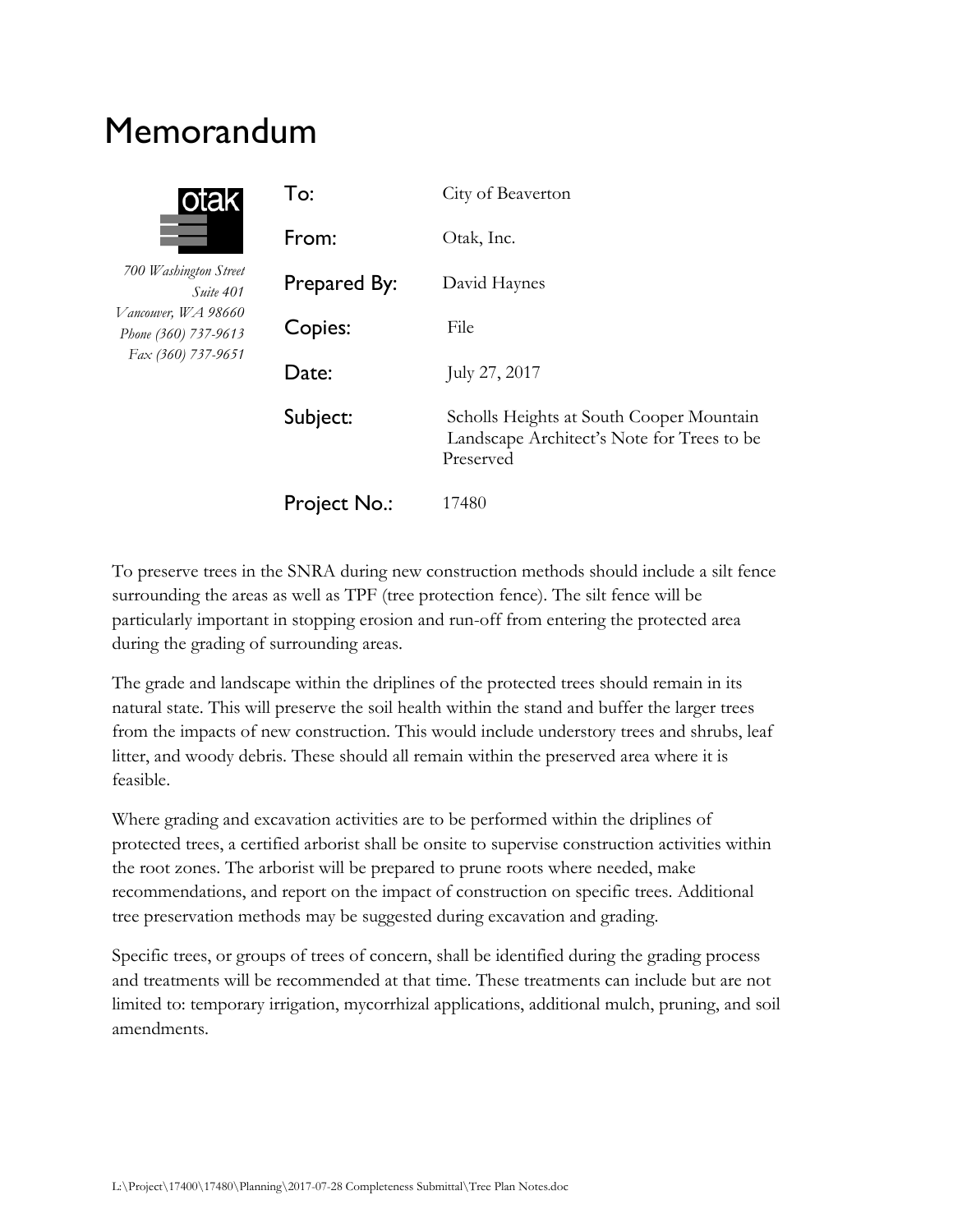The attached extended tree list supplements the tree plan drawings. Additional information includes condition, the tree's status and DBH as a community tree or SNRA tree, and, for the SNRA trees, whether the tree will be removed and the DBH of removed trees.

David Haynes, PLA No. 0263 Otak, Inc.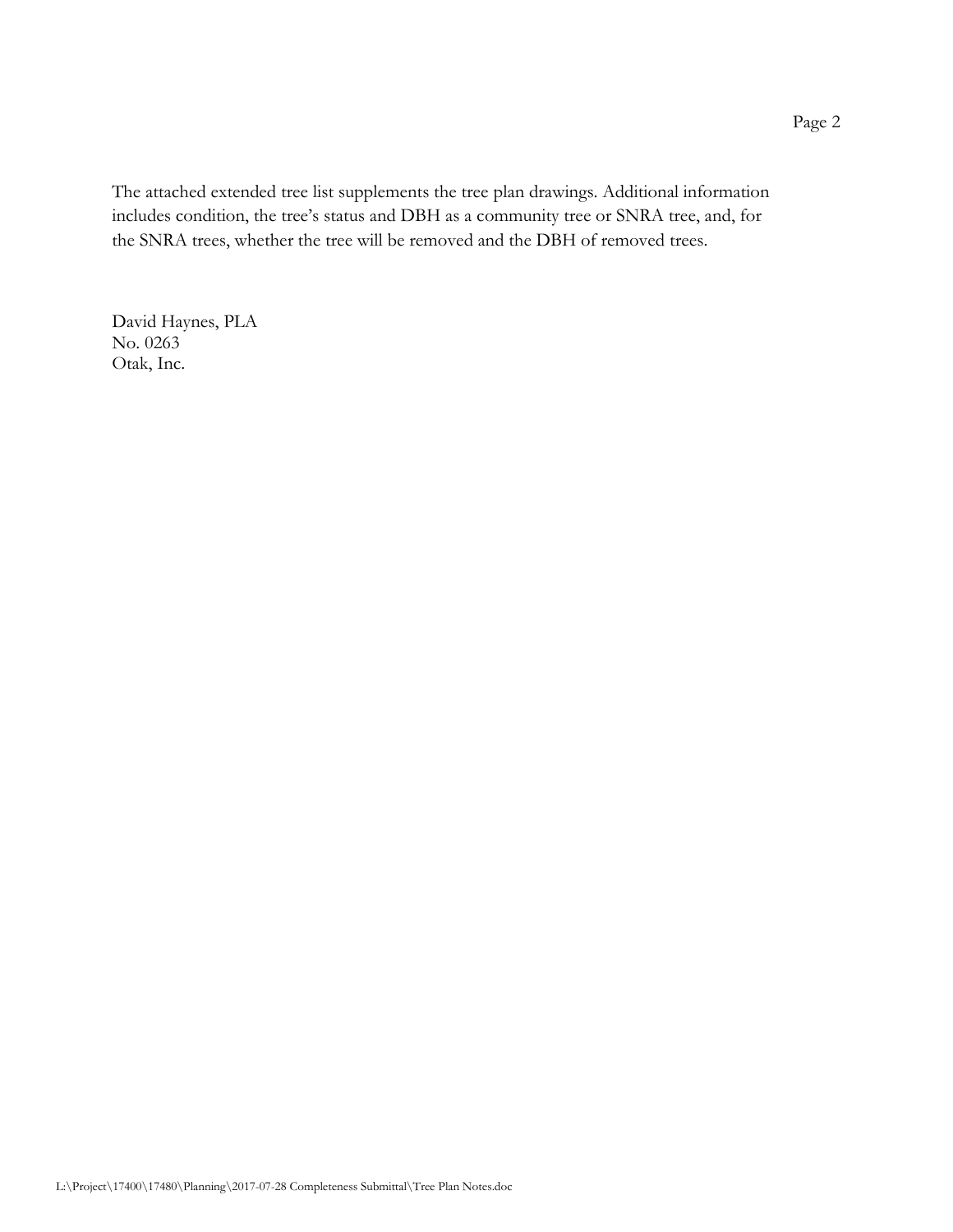|             |                                          |                       |             |             |       |               | COMM          | <b>COMMUNITY</b>   |                  | <b>DBH OF</b>  |                 |                 |
|-------------|------------------------------------------|-----------------------|-------------|-------------|-------|---------------|---------------|--------------------|------------------|----------------|-----------------|-----------------|
| <b>TREE</b> |                                          |                       | DECID/      | MULTI       |       | KEEP/         | <b>TREE</b>   | <b>TREE REMOVE</b> | SNRA             | <b>SNRA</b>    | SNRA#           | <b>SNRA DBH</b> |
| #           | <b>COMMON NAME</b>                       | <b>BOTANICAL NAME</b> | EVRG DBH    | <b>STEM</b> | COND. |               | REMOVE REMOVE | <b>DBH</b>         | <b>TREE</b>      | <b>TREE</b>    | <b>REMOVE</b>   | <b>REMOVE</b>   |
|             |                                          |                       |             | 6,676       |       |               | 175           | 3,258              | 72               | 1,367          | $\overline{15}$ | 272             |
|             | 1 UNKNOWN FRUIT TREE                     |                       | <b>DEC</b>  | 10          | Fair  | <b>REMOVE</b> | $\mathbf{1}$  | 10                 | 0                | 0              | 0               | 0               |
|             | 2 BLACK WALNUT                           | Juglans nigra         | <b>DEC</b>  | 32          | Fair  | <b>KEEP</b>   | $\mathbf 0$   | $\mathbf 0$        | $\mathbf 0$      | $\mathbf 0$    | $\mathbf 0$     | 0               |
|             | <b>3 UNKNOWN DECIDUOUS</b>               |                       | <b>DEC</b>  | 10          | Fair  | <b>KEEP</b>   | $\mathbf 0$   | $\mathbf 0$        | $\mathbf 0$      | $\overline{0}$ | 0               | 0               |
|             | 4 OREGON WHITE OAK Quercus garryana      |                       | <b>DEC</b>  | 40          | Fair  | <b>KEEP</b>   | 0             | $\Omega$           | $\pmb{0}$        | $\Omega$       | $\Omega$        | $\Omega$        |
|             | 5 SOUTHERN MAGNOLIA Magnolia grandiflora |                       | <b>EVRG</b> | 22 3X14"-   | Good  | <b>REMOVE</b> | $\mathbf{1}$  | 22                 | 0                | 0              | 0               | 0               |
|             | 6 ENGLISH HOLLY                          | Ilex aquifolium       | <b>EVRG</b> | 12          | Fair  | <b>KEEP</b>   | $\pmb{0}$     | $\mathbf 0$        | $\mathbf 0$      | $\overline{0}$ | 0               | 0               |
|             | 7 COAST REDWOOD                          | Sequoia sempervirens  | <b>EVRG</b> | 42          | Good  | <b>KEEP</b>   | $\pmb{0}$     | $\mathbf 0$        | $\overline{0}$   | $\mathbf 0$    | 0               | $\mathbf 0$     |
|             | 8 SPRUCE                                 | Picea spp.            | <b>EVRG</b> | $10$  2X    | Fair  | <b>KEEP</b>   | 0             | $\mathbf 0$        | $\pmb{0}$        | $\mathbf 0$    | 0               | 0               |
|             | 9SPRUCE                                  | Picea spp.            | <b>EVRG</b> | 10          | Fair  | <b>KEEP</b>   | 0             | $\boldsymbol{0}$   | $\pmb{0}$        | $\mathbf 0$    | 0               | 0               |
|             | 10 UNKNOWN PINE                          | Pinus sp.             | <b>EVRG</b> | 16          | Fair  | <b>KEEP</b>   | 0             | $\boldsymbol{0}$   | $\mathbf 0$      | $\mathbf 0$    | 0               | $\mathbf 0$     |
|             | 11 UNKNOWN PINE                          | Pinus sp.             | <b>EVRG</b> | 10          | Fair  | <b>KEEP</b>   | 0             | $\mathbf 0$        | $\mathbf 0$      | $\mathbf 0$    | 0               | $\mathbf 0$     |
|             | 12 UNKNOWN PINE                          | Pinus sp.             | <b>EVRG</b> | 10          | Fair  | <b>KEEP</b>   | 0             | 0                  | $\mathbf 0$      | $\mathbf 0$    | 0               | 0               |
|             | 13 UNKNOWN PINE                          | Pinus sp.             | <b>EVRG</b> | 12          | Fair  | <b>KEEP</b>   | 0             | 0                  | $\mathbf 0$      | 0              | 0               | 0               |
|             | 14 UNKNOWN PINE                          | Pinus sp.             | <b>EVRG</b> | 18          | Fair  | <b>KEEP</b>   | 0             | 0                  | $\mathbf 0$      | $\mathbf 0$    | 0               | 0               |
|             | 15 BIG LEAF MAPLE                        | Acer macrophyllum     | <b>DEC</b>  | 26          | Good  | <b>KEEP</b>   | 0             | $\mathbf 0$        | $\mathbf 0$      | $\mathbf 0$    | 0               | $\mathbf 0$     |
|             | 16 OREGON WHITE OAK                      | Quercus garryana      | <b>DEC</b>  | 48          | Fair  | <b>KEEP</b>   | 0             | $\mathbf 0$        | $\mathbf 0$      | $\overline{0}$ | 0               | $\mathbf 0$     |
|             | 17 OREGON WHITE OAK                      | Quercus garryana      | <b>DEC</b>  | 55          | Fair  | <b>KEEP</b>   | 0             | 0                  | $\pmb{0}$        | $\mathbf 0$    | 0               | 0               |
|             | 18 OREGON WHITE OAK                      | Quercus garryana      | <b>DEC</b>  | 48          | Fair  | <b>KEEP</b>   | 0             | $\mathbf 0$        | $\pmb{0}$        | 0              | 0               | 0               |
|             | 19 OREGON WHITE OAK                      | Quercus garryana      | <b>DEC</b>  | 52          | Fair  | <b>KEEP</b>   | $\mathbf 0$   | $\mathbf 0$        | $\boldsymbol{0}$ | $\overline{0}$ | $\mathbf 0$     | 0               |
|             | 20 OREGON WHITE OAK Quercus garryana     |                       | <b>DEC</b>  | 17          | Fair  | <b>KEEP</b>   | $\mathbf 0$   | $\mathbf 0$        | 0                | $\overline{0}$ | 0               | $\mathbf 0$     |
|             | 21 OREGON WHITE OAK Quercus garryana     |                       | <b>DEC</b>  | 34          | Fair  | <b>KEEP</b>   | $\pmb{0}$     | $\boldsymbol{0}$   | 0                | $\mathbf 0$    | 0               | $\mathbf 0$     |
|             | 22 OREGON WHITE OAK Quercus garryana     |                       | <b>DEC</b>  | 34          | Fair  | <b>KEEP</b>   | $\pmb{0}$     | $\mathbf 0$        | 0                | $\mathbf 0$    | 0               | $\mathbf 0$     |
|             | 23 OREGON WHITE OAK Quercus garryana     |                       | <b>DEC</b>  | 18          | Fair  | <b>KEEP</b>   | $\mathbf 0$   | $\mathbf 0$        | $\boldsymbol{0}$ | $\mathbf 0$    | $\mathbf 0$     | $\mathbf 0$     |
|             | 24 OREGON WHITE OAK                      | Quercus garryana      | <b>DEC</b>  | 30          | Fair  | <b>KEEP</b>   | $\pmb{0}$     | $\mathbf 0$        | $\mathbf 0$      | $\mathbf 0$    | $\mathbf 0$     | $\mathbf 0$     |
|             | 25 OREGON WHITE OAK                      | Quercus garryana      | <b>DEC</b>  | 18          | Fair  | <b>KEEP</b>   | $\pmb{0}$     | $\boldsymbol{0}$   | $\pmb{0}$        | $\overline{0}$ | 0               | $\pmb{0}$       |
|             | 26 OREGON WHITE OAK                      | Quercus garryana      | <b>DEC</b>  | 24          | Fair  | <b>KEEP</b>   | 0             | $\boldsymbol{0}$   | $\pmb{0}$        | $\mathbf 0$    | 0               | 0               |
|             | 27 OREGON WHITE OAK                      | Quercus garryana      | <b>DEC</b>  | 22          | Fair  | <b>KEEP</b>   | 0             | $\boldsymbol{0}$   | $\mathbf 0$      | $\mathbf 0$    | 0               | $\pmb{0}$       |
|             | 28 OREGON WHITE OAK                      | Quercus garryana      | <b>DEC</b>  | 22          | Fair  | <b>KEEP</b>   | $\mathbf 0$   | $\mathbf 0$        | $\mathbf 0$      | $\mathbf 0$    | 0               | $\mathbf 0$     |
|             | 29 OREGON WHITE OAK                      | Quercus garryana      | <b>DEC</b>  | 27          | Fair  | <b>KEEP</b>   | 0             | 0                  | $\mathbf 0$      | $\Omega$       | 0               | 0               |
|             | 30 OREGON WHITE OAK                      | Quercus garryana      | <b>DEC</b>  | 33          | Fair  | <b>KEEP</b>   | 0             | 0                  | $\mathbf 0$      | 0              | 0               | 0               |
|             | 31 OREGON WHITE OAK                      | Quercus garryana      | <b>DEC</b>  | 15          | Fair  | <b>KEEP</b>   | 0             | 0                  | $\mathbf 0$      | 0              | 0               | 0               |
|             | 32 OREGON WHITE OAK   Quercus garryana   |                       | <b>DEC</b>  | 30 2X       | Fair  | <b>KEEP</b>   | $\mathbf 0$   | $\mathbf 0$        | 0                | 0              | $\Omega$        | 0               |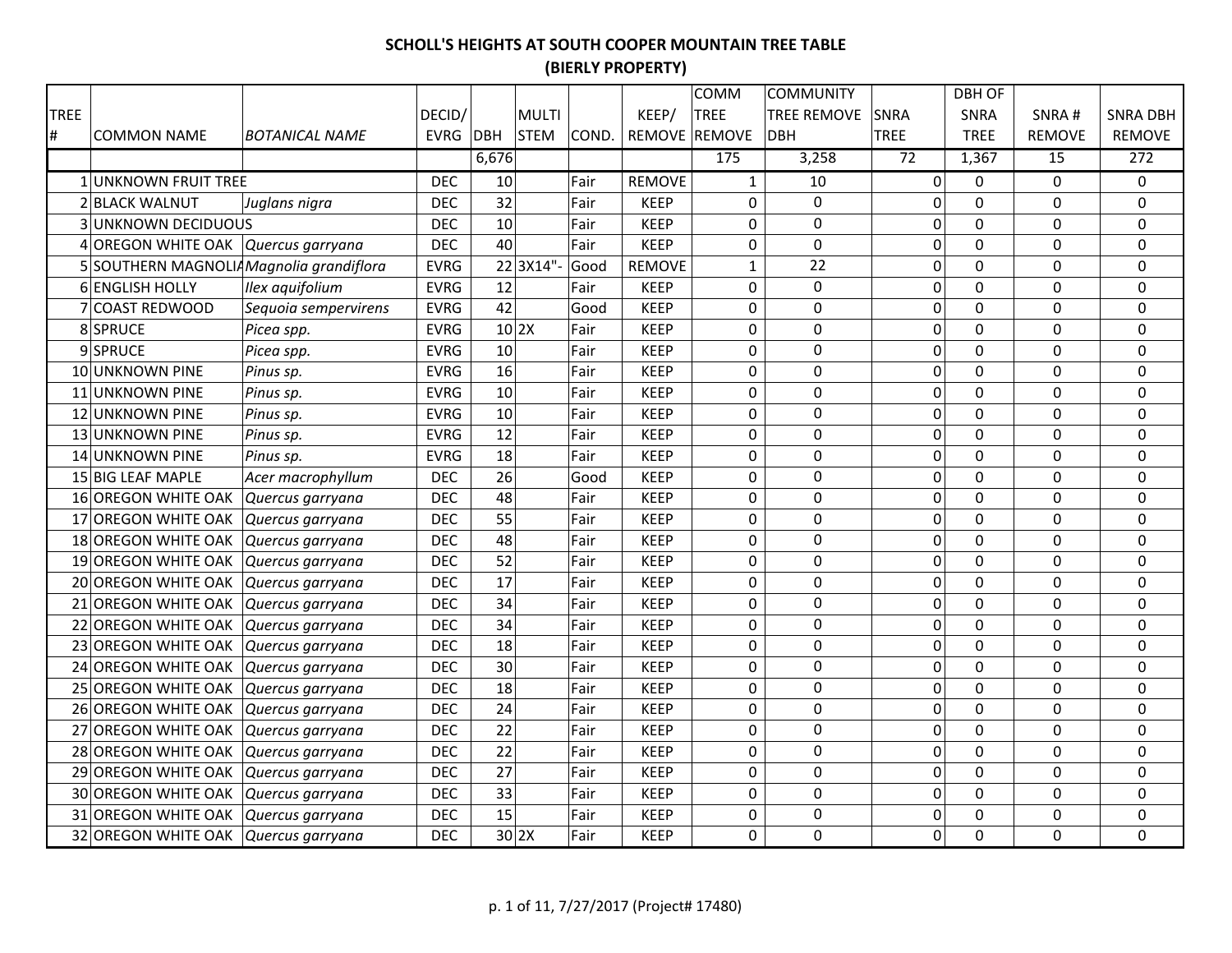|      |                                      |                       |             |              |       |               | COMM          | <b>COMMUNITY</b>   |                  | <b>DBH OF</b>  |                  |                 |
|------|--------------------------------------|-----------------------|-------------|--------------|-------|---------------|---------------|--------------------|------------------|----------------|------------------|-----------------|
| TREE |                                      |                       | DECID/      | <b>MULTI</b> |       | KEEP/         | <b>TREE</b>   | <b>TREE REMOVE</b> | <b>SNRA</b>      | SNRA           | SNRA#            | <b>SNRA DBH</b> |
| #    | <b>COMMON NAME</b>                   | <b>BOTANICAL NAME</b> | EVRG DBH    | <b>STEM</b>  | COND. |               | REMOVE REMOVE | <b>DBH</b>         | <b>TREE</b>      | <b>TREE</b>    | <b>REMOVE</b>    | <b>REMOVE</b>   |
|      | 33 OREGON WHITE OAK                  | Quercus garryana      | <b>DEC</b>  | 32           | Fair  | <b>KEEP</b>   | 0             | $\mathbf 0$        | $\overline{0}$   | $\Omega$       | $\Omega$         | 0               |
|      | 34 OREGON WHITE OAK Quercus garryana |                       | <b>DEC</b>  | $10$ 2X      | Fair  | <b>KEEP</b>   | 0             | $\mathbf 0$        | $\pmb{0}$        | 0              | 0                | 0               |
|      | 35 OREGON WHITE OAK Quercus garryana |                       | <b>DEC</b>  | 26           | Fair  | <b>KEEP</b>   | $\pmb{0}$     | $\mathbf 0$        | $\boldsymbol{0}$ | $\overline{0}$ | 0                | 0               |
|      | 36 OREGON WHITE OAK Quercus garryana |                       | <b>DEC</b>  | 16           | Fair  | <b>KEEP</b>   | $\mathbf 0$   | $\mathbf 0$        | 0                | $\overline{0}$ | 0                | 0               |
|      | 37 OREGON WHITE OAK                  | Quercus garryana      | <b>DEC</b>  | 32 2X22"-    | Fair  | <b>KEEP</b>   | 0             | $\Omega$           | 0                | $\mathbf 0$    | $\Omega$         | 0               |
|      | 38 OREGON WHITE OAK Quercus garryana |                       | <b>DEC</b>  | 17           | Poor  | <b>KEEP</b>   | 0             | 0                  | 0                | 0              | 0                | 0               |
|      | 39 WESTERN RED CEDAR Thuja plicata   |                       | <b>EVRG</b> | 18           | Poor  | <b>KEEP</b>   | $\pmb{0}$     | $\mathbf 0$        | $\boldsymbol{0}$ | 0              | 0                | 0               |
|      | 40 WESTERN RED CEDAR Thuja plicata   |                       | <b>EVRG</b> | 18           | Poor  | <b>KEEP</b>   | 0             | $\mathbf 0$        | $\pmb{0}$        | 0              | 0                | 0               |
|      | 41 BLACK LOCUST                      | Robinnia pseudoacacia | <b>DEC</b>  | 16 2X12-     | Poor  | <b>KEEP</b>   | $\pmb{0}$     | $\mathbf 0$        | $\mathbf 0$      | $\mathbf 0$    | 0                | $\mathbf 0$     |
|      | 42 WESTERN RED CEDAR Thuja plicata   |                       | <b>EVRG</b> | 32 2X12-     | Good  | <b>KEEP</b>   | 0             | $\mathbf 0$        | 0                | $\overline{0}$ | 0                | 0               |
|      | 43 OREGON WHITE OAK                  | Quercus garryana      | <b>DEC</b>  | 17           | Fair  | <b>KEEP</b>   | $\pmb{0}$     | $\mathbf 0$        | $\boldsymbol{0}$ | 0              | $\boldsymbol{0}$ | $\pmb{0}$       |
|      | 44 OREGON WHITE OAK                  | Quercus garryana      | <b>DEC</b>  | 22           | Fair  | <b>KEEP</b>   | 0             | $\mathbf 0$        | $\mathbf 0$      | $\mathbf 0$    | 0                | 0               |
|      | 45 OREGON WHITE OAK                  | Quercus garryana      | <b>DEC</b>  | 28           | Fair  | <b>KEEP</b>   | $\mathbf 0$   | $\mathbf 0$        | $\mathbf 0$      | $\mathbf 0$    | 0                | $\mathbf 0$     |
|      | 46 OREGON WHITE OAK                  | Quercus garryana      | <b>DEC</b>  | 20           | Fair  | <b>KEEP</b>   | $\mathbf 0$   | $\mathbf 0$        | 0                | 0              | 0                | 0               |
|      | 47 OREGON WHITE OAK                  | Quercus garryana      | <b>DEC</b>  | 30 2X16"-    | Fair  | <b>KEEP</b>   | 0             | 0                  | 0                | 0              | 0                | 0               |
|      | 48 OREGON WHITE OAK                  | Quercus garryana      | <b>DEC</b>  | 28           | Fair  | <b>KEEP</b>   | 0             | $\boldsymbol{0}$   | 0                | 0              | 0                | 0               |
|      | 49 OREGON WHITE OAK                  | Quercus garryana      | <b>DEC</b>  | 30           | Fair  | <b>KEEP</b>   | 0             | $\mathbf 0$        | 0                | 0              | 0                | 0               |
|      | 50 DOUGLAS FIR                       | Pseudotsuga menziesii | <b>EVRG</b> | 28           | Fair  | <b>KEEP</b>   | 0             | $\mathbf 0$        | 0                | 0              | 0                | 0               |
|      | 51 DOUGLAS FIR                       | Pseudotsuga menziesii | <b>EVRG</b> | 30           | Fair  | <b>KEEP</b>   | $\mathbf 0$   | $\mathbf 0$        | 0                | $\overline{0}$ | $\mathbf 0$      | 0               |
|      | 52 DOUGLAS FIR                       | Pseudotsuga menziesii | <b>EVRG</b> | 19           | Fair  | <b>KEEP</b>   | $\pmb{0}$     | $\mathbf 0$        | $\pmb{0}$        | $\mathbf 0$    | $\boldsymbol{0}$ | 0               |
|      | 53 OREGON WHITE OAK Quercus garryana |                       | <b>DEC</b>  | 29           | Fair  | <b>KEEP</b>   | $\pmb{0}$     | $\mathbf 0$        | $\mathbf{1}$     | 29             | 0                | 0               |
|      | 54 DOUGLAS FIR                       | Pseudotsuga menziesii | <b>EVRG</b> | 32           | Fair  | <b>KEEP</b>   | $\mathbf 0$   | $\mathbf 0$        | $\mathbf{1}$     | 32             | $\mathbf 0$      | 0               |
|      | 55 OREGON WHITE OAK                  | Quercus garryana      | <b>DEC</b>  | 22           | Fair  | <b>KEEP</b>   | $\mathbf 0$   | $\mathbf 0$        | $\boldsymbol{0}$ | $\mathbf 0$    | $\mathbf 0$      | $\mathbf 0$     |
|      | 56 OREGON WHITE OAK                  | Quercus garryana      | <b>DEC</b>  | 21 2X9"-     | Fair  | <b>KEEP</b>   | 0             | $\mathbf 0$        | $\mathbf 0$      | $\mathbf 0$    | 0                | 0               |
|      | 57 OREGON WHITE OAK                  | Quercus garryana      | <b>DEC</b>  | 35           | Fair  | <b>KEEP</b>   | 0             | $\boldsymbol{0}$   | $\boldsymbol{0}$ | 0              | 0                | $\pmb{0}$       |
|      | 58 OREGON WHITE OAK                  | Quercus garryana      | <b>DEC</b>  | 12           | Fair  | <b>REMOVE</b> | $\mathbf{1}$  | 12                 | $\pmb{0}$        | $\overline{0}$ | 0                | $\pmb{0}$       |
|      | 59 OREGON WHITE OAK                  | Quercus garryana      | <b>DEC</b>  | 14           | Fair  | <b>REMOVE</b> | $\mathbf{1}$  | 14                 | $\mathbf 0$      | 0              | 0                | $\mathbf 0$     |
|      | 60 OREGON WHITE OAK                  | Quercus garryana      | <b>DEC</b>  | 14           | Fair  | <b>REMOVE</b> | $\mathbf{1}$  | 14                 | $\mathbf 0$      | $\mathbf 0$    | 0                | $\mathbf 0$     |
|      | 61 POPLAR                            | Populus spp.          | <b>DEC</b>  | 15           | Good  | <b>REMOVE</b> | $\mathbf{1}$  | 15                 | $\mathbf 0$      | $\Omega$       | 0                | 0               |
|      | 62 POPLAR                            | Populus spp.          | <b>DEC</b>  | 12           | Good  | <b>REMOVE</b> | $\mathbf{1}$  | 12                 | 0                | $\mathbf 0$    | 0                | 0               |
|      | 63 POPLAR                            | Populus spp.          | <b>DEC</b>  | 11           | Good  | <b>REMOVE</b> | $\mathbf{1}$  | 11                 | 0                | 0              | 0                | 0               |
|      | 64 POPLAR                            | Populus spp.          | <b>DEC</b>  | 10           | Good  | <b>REMOVE</b> | $\mathbf{1}$  | 10                 | 0                | 0              | 0                | $\mathbf 0$     |
|      | 65 OREGON WHITE OAK                  | Quercus garryana      | <b>DEC</b>  | 26           | Fair  | <b>KEEP</b>   | $\mathbf 0$   | $\mathbf 0$        | 0                | $\overline{0}$ | $\mathbf 0$      | 0               |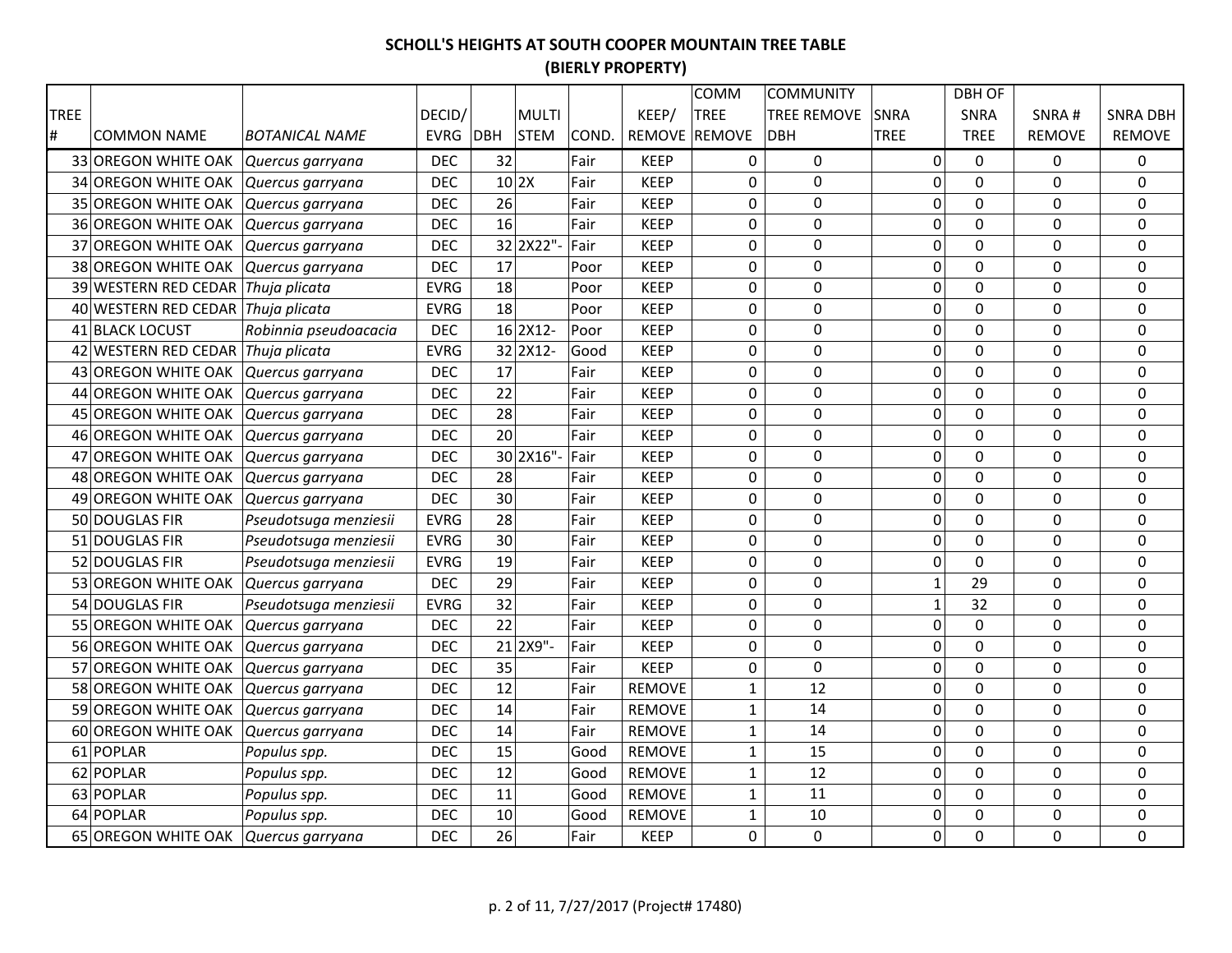|             |                                      |                                           |             |              |       |               | COMM          | <b>COMMUNITY</b>   |                  | <b>DBH OF</b>  |                  |                 |
|-------------|--------------------------------------|-------------------------------------------|-------------|--------------|-------|---------------|---------------|--------------------|------------------|----------------|------------------|-----------------|
| <b>TREE</b> |                                      |                                           | DECID/      | <b>MULTI</b> |       | KEEP/         | <b>TREE</b>   | <b>TREE REMOVE</b> | <b>SNRA</b>      | SNRA           | SNRA#            | <b>SNRA DBH</b> |
| #           | <b>COMMON NAME</b>                   | <b>BOTANICAL NAME</b>                     | EVRG DBH    | <b>STEM</b>  | COND. |               | REMOVE REMOVE | <b>DBH</b>         | <b>TREE</b>      | <b>TREE</b>    | <b>REMOVE</b>    | <b>REMOVE</b>   |
|             | 66 OREGON WHITE OAK                  | Quercus garryana                          | <b>DEC</b>  | 25           | Fair  | <b>KEEP</b>   | 0             | $\pmb{0}$          | $\mathbf 0$      | $\Omega$       | $\Omega$         | 0               |
|             | 67 OREGON WHITE OAK                  | Quercus garryana                          | <b>DEC</b>  | 31           | Fair  | <b>REMOVE</b> | $\mathbf{1}$  | 31                 | $\mathbf 0$      | $\mathbf 0$    | 0                | 0               |
|             | 68 DOUGLAS FIR                       | Pseudotsuga menziesii                     | <b>EVRG</b> | 14 2X12"-    | Fair  | <b>REMOVE</b> | $1\,$         | 14                 | $\pmb{0}$        | $\mathbf 0$    | 0                | $\mathbf 0$     |
|             | 69 POPLAR                            | Populus spp.                              | <b>DEC</b>  | 12           | Good  | <b>REMOVE</b> | $1\,$         | 12                 | $\mathbf 0$      | $\overline{0}$ | 0                | 0               |
|             | 70 POPLAR                            | Populus spp.                              | <b>DEC</b>  | 12           | Good  | <b>REMOVE</b> | $\mathbf 1$   | 12                 | $\boldsymbol{0}$ | $\Omega$       | 0                | 0               |
|             | 71 POPLAR                            | Populus spp.                              | <b>DEC</b>  | 15           | Good  | <b>REMOVE</b> | $\mathbf{1}$  | 15                 | 0                | $\mathbf 0$    | 0                | 0               |
|             | 72 POPLAR                            | Populus spp.                              | <b>DEC</b>  | 13           | Good  | <b>REMOVE</b> | $\mathbf{1}$  | 13                 | $\pmb{0}$        | $\mathbf 0$    | 0                | 0               |
|             | 73 POPLAR                            | Populus spp.                              | <b>DEC</b>  | 15           | Good  | <b>REMOVE</b> | $\mathbf 1$   | 15                 | $\mathbf 0$      | $\overline{0}$ | $\Omega$         | 0               |
|             | 74 POPLAR                            | Populus spp.                              | <b>DEC</b>  | 11           | Good  | <b>REMOVE</b> | $\mathbf 1$   | 11                 | $\boldsymbol{0}$ | $\mathbf 0$    | 0                | 0               |
|             | 75 POPLAR                            | Populus spp.                              | <b>DEC</b>  | 10           | Good  | <b>REMOVE</b> | $\mathbf{1}$  | 10                 | $\pmb{0}$        | $\mathbf 0$    | 0                | $\mathbf 0$     |
|             | 76 POPLAR                            | Populus spp.                              | <b>DEC</b>  | 13           | Good  | <b>REMOVE</b> | $\mathbf{1}$  | 13                 | $\mathbf 0$      | $\mathbf 0$    | 0                | $\mathbf 0$     |
|             | 77 POPLAR                            | Populus spp.                              | <b>DEC</b>  | 13           | Good  | <b>REMOVE</b> | $1\,$         | 13                 | $\mathbf 0$      | $\mathbf 0$    | 0                | 0               |
|             | 78 POPLAR                            | Populus spp.                              | <b>DEC</b>  | 13           | Good  | <b>REMOVE</b> | $\mathbf 1$   | 13                 | $\boldsymbol{0}$ | $\mathbf 0$    | 0                | $\pmb{0}$       |
|             | 79 POPLAR                            | Populus spp.                              | <b>DEC</b>  | 12           | Good  | <b>REMOVE</b> | $\mathbf{1}$  | 12                 | $\boldsymbol{0}$ | $\mathbf 0$    | 0                | 0               |
|             | 80 POPLAR                            | Populus spp.                              | <b>DEC</b>  | 11           | Good  | <b>REMOVE</b> | $\mathbf{1}$  | 11                 | $\mathbf 0$      | $\mathbf 0$    | 0                | $\mathbf 0$     |
|             | 81 POPLAR                            | Populus spp.                              | <b>DEC</b>  | 15           | Good  | <b>REMOVE</b> | $\mathbf{1}$  | 15                 | $\pmb{0}$        | $\Omega$       | 0                | 0               |
|             | 82 POPLAR                            | Populus spp.                              | <b>DEC</b>  | 13           | Good  | <b>REMOVE</b> | $1\,$         | 13                 | $\boldsymbol{0}$ | $\mathbf 0$    | 0                | 0               |
|             |                                      | 83 WASHINGTON HAWTH Crataegus phaenopyrum | <b>DEC</b>  | $10$ 2X      | Good  | <b>REMOVE</b> | $\mathbf{1}$  | 10                 | $\boldsymbol{0}$ | $\mathbf 0$    | 0                | $\mathbf 0$     |
|             | 84 OREGON WHITE OAK                  | Quercus garryana                          | <b>DEC</b>  | $18$  2X     | Fair  | <b>REMOVE</b> | $\mathbf{1}$  | 18                 | $\boldsymbol{0}$ | 0              | $\mathbf 0$      | $\mathbf 0$     |
|             | 85 OREGON WHITE OAK                  | Quercus garryana                          | <b>DEC</b>  | 18 2X11"-    | Fair  | <b>REMOVE</b> | $1\,$         | 18                 | $\pmb{0}$        | $\mathbf 0$    | $\Omega$         | 0               |
|             | 86 OREGON WHITE OAK                  | Quercus garryana                          | <b>DEC</b>  | 18 2X16"-    | Fair  | <b>REMOVE</b> | $1\,$         | 18                 | $\boldsymbol{0}$ | $\mathbf 0$    | $\boldsymbol{0}$ | 0               |
|             | 87 OREGON WHITE OAK Quercus garryana |                                           | <b>DEC</b>  | 16 4X11"-    | Fair  | <b>REMOVE</b> | $\mathbf{1}$  | 16                 | $\boldsymbol{0}$ | $\overline{0}$ | $\mathbf 0$      | 0               |
|             | 88 DOUGLAS FIR                       | Pseudotsuga menziesii                     | <b>EVRG</b> | 23           | Fair  | <b>REMOVE</b> | $\mathbf{1}$  | 23                 | 0                | $\overline{0}$ | 0                | $\mathbf 0$     |
|             | 89 OREGON WHITE OAK                  | Quercus garryana                          | <b>DEC</b>  | 36           | Fair  | <b>REMOVE</b> | $\mathbf 1$   | 36                 | $\boldsymbol{0}$ | $\mathbf 0$    | 0                | 0               |
|             | 90 OREGON WHITE OAK Quercus garryana |                                           | <b>DEC</b>  | 32           | Fair  | <b>REMOVE</b> | $\mathbf 1$   | 32                 | 0                | $\mathbf 0$    | 0                | 0               |
|             | 91 OREGON WHITE OAK                  | Quercus garryana                          | <b>DEC</b>  | 14 2X12"-    | Poor  | <b>REMOVE</b> | $\mathbf 1$   | 14                 | $\boldsymbol{0}$ | $\mathbf 0$    | $\mathbf 0$      | $\mathbf 0$     |
|             | 92 POPLAR                            | Populus spp.                              | <b>DEC</b>  | 14           | Good  | <b>REMOVE</b> | $\mathbf 1$   | 14                 | $\mathbf 0$      | $\mathbf 0$    | 0                | 0               |
|             | 93 POPLAR                            | Populus spp.                              | <b>DEC</b>  | 10           | Good  | <b>REMOVE</b> | $\mathbf{1}$  | 10                 | $\boldsymbol{0}$ | $\mathbf 0$    | 0                | $\pmb{0}$       |
|             | 94 OREGON WHITE OAK                  | Quercus garryana                          | <b>DEC</b>  | 21           | Dead  | <b>REMOVE</b> | $\mathbf{1}$  | 21                 | $\boldsymbol{0}$ | $\mathbf 0$    | 0                | $\pmb{0}$       |
|             | 95 OREGON WHITE OAK                  | Quercus garryana                          | <b>DEC</b>  | 20           | Fair  | <b>REMOVE</b> | $\mathbf{1}$  | 20                 | $\mathbf 0$      | $\mathbf 0$    | 0                | $\mathbf 0$     |
|             | 96 OREGON WHITE OAK                  | Quercus garryana                          | <b>DEC</b>  | 15 2X9"-     | Fair  | <b>REMOVE</b> | $\mathbf 1$   | 15                 | $\mathbf 0$      | $\mathbf 0$    | 0                | 0               |
|             | 97 DOUGLAS FIR                       | Pseudotsuga menziesii                     | <b>EVRG</b> | 30           | Dead  | <b>REMOVE</b> | $1\,$         | 30                 | $\boldsymbol{0}$ | 0              | 0                | 0               |
|             | 98 DOUGLAS FIR                       | Pseudotsuga menziesii                     | <b>EVRG</b> | 26           | Poor  | <b>REMOVE</b> | $\mathbf{1}$  | 26                 | 0                | 0              | 0                | $\mathbf 0$     |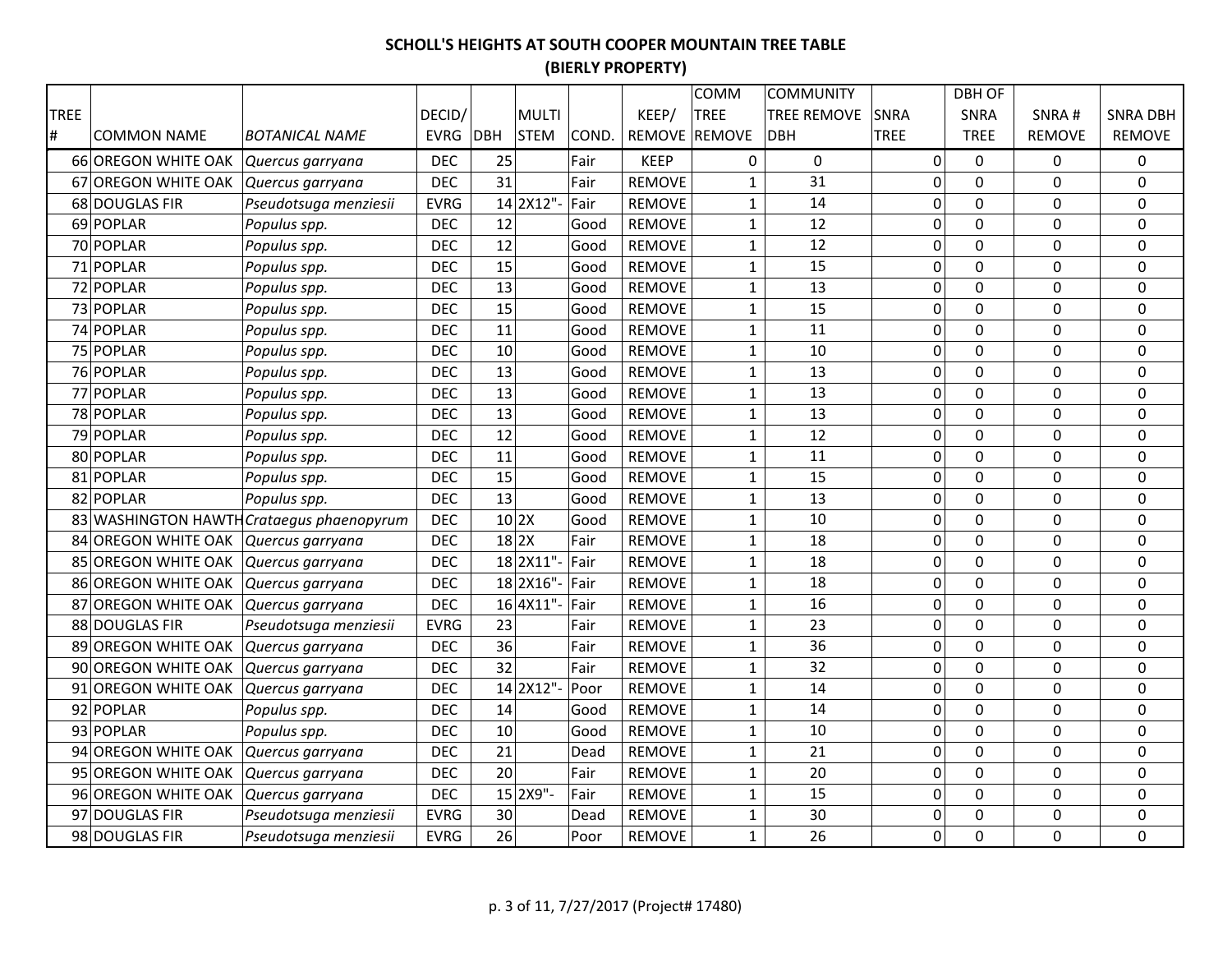|      |                      |                       |             |               |       |               | COMM          | <b>COMMUNITY</b>   |                  | <b>DBH OF</b>  |                  |                 |
|------|----------------------|-----------------------|-------------|---------------|-------|---------------|---------------|--------------------|------------------|----------------|------------------|-----------------|
| TREE |                      |                       | DECID/      | <b>MULTI</b>  |       | KEEP/         | <b>TREE</b>   | <b>TREE REMOVE</b> | <b>SNRA</b>      | SNRA           | SNRA#            | <b>SNRA DBH</b> |
| #    | <b>COMMON NAME</b>   | <b>BOTANICAL NAME</b> | EVRG DBH    | <b>STEM</b>   | COND. |               | REMOVE REMOVE | <b>DBH</b>         | <b>TREE</b>      | <b>TREE</b>    | <b>REMOVE</b>    | REMOVE          |
|      | 99 DOUGLAS FIR       | Pseudotsuga menziesii | <b>EVRG</b> | 22            | Fair  | <b>REMOVE</b> | $\mathbf{1}$  | 22                 | $\overline{0}$   | $\Omega$       | 0                | 0               |
|      | 100 DOUGLAS FIR      | Pseudotsuga menziesii | <b>EVRG</b> | 26            | Fair  | <b>REMOVE</b> | $\mathbf{1}$  | 26                 | $\pmb{0}$        | 0              | 0                | 0               |
|      | 101 DOUGLAS FIR      | Pseudotsuga menziesii | <b>EVRG</b> | 26            | Fair  | <b>REMOVE</b> | $\mathbf{1}$  | 26                 | $\boldsymbol{0}$ | $\overline{0}$ | 0                | 0               |
|      | 102 DOUGLAS FIR      | Pseudotsuga menziesii | <b>EVRG</b> | 30            | Fair  | <b>REMOVE</b> | $\mathbf{1}$  | 30                 | 0                | $\overline{0}$ | 0                | 0               |
|      | 103 DOUGLAS FIR      | Pseudotsuga menziesii | <b>EVRG</b> | 20            | Poor  | <b>REMOVE</b> | $\mathbf{1}$  | 20                 | 0                | $\mathbf 0$    | $\Omega$         | 0               |
|      | 104 DOUGLAS FIR      | Pseudotsuga menziesii | <b>EVRG</b> | 30            | Fair  | <b>REMOVE</b> | $1\,$         | 30                 | 0                | 0              | 0                | 0               |
|      | 105 OREGON WHITE OAK | Quercus garryana      | <b>DEC</b>  | 22            | Fair  | <b>REMOVE</b> | $\mathbf{1}$  | 22                 | 0                | 0              | 0                | $\mathbf 0$     |
|      | 106 DOUGLAS FIR      | Pseudotsuga menziesii | <b>EVRG</b> | 22            | Fair  | <b>REMOVE</b> | $\mathbf{1}$  | 22                 | 0                | $\mathbf 0$    | 0                | 0               |
|      | 107 OREGON WHITE OAK | Quercus garryana      | <b>DEC</b>  | 22            | Fair  | <b>REMOVE</b> | $\mathbf{1}$  | 22                 | $\mathbf 0$      | $\mathbf 0$    | 0                | $\mathbf 0$     |
|      | 108 OREGON WHITE OAK | Quercus garryana      | <b>DEC</b>  | 14 2X13"-     | Fair  | <b>REMOVE</b> | $\mathbf{1}$  | 14                 | 0                | $\Omega$       | 0                | 0               |
|      | 109 OREGON WHITE OAK | Quercus garryana      | <b>DEC</b>  | 12 2X6"-      | Fair  | <b>REMOVE</b> | $\mathbf 1$   | 12                 | $\boldsymbol{0}$ | $\mathbf 0$    | 0                | $\pmb{0}$       |
|      | 110 OREGON WHITE OAK | Quercus garryana      | <b>DEC</b>  | 14 2X10"-     | Fair  | <b>REMOVE</b> | $\mathbf{1}$  | 14                 | $\mathbf 0$      | $\mathbf 0$    | 0                | 0               |
|      | 111 OREGON WHITE OAK | Quercus garryana      | <b>DEC</b>  | 15 2X14"-     | Fair  | <b>REMOVE</b> | $\mathbf{1}$  | 15                 | $\overline{0}$   | $\mathbf 0$    | 0                | $\mathbf 0$     |
|      | 112 OREGON WHITE OAK | Quercus garryana      | <b>DEC</b>  | $19$ 2X       | Fair  | <b>REMOVE</b> | $\mathbf{1}$  | 19                 | 0                | 0              | 0                | 0               |
|      | 113 OREGON WHITE OAK | Quercus garryana      | <b>DEC</b>  | 23            | Fair  | <b>REMOVE</b> | $\mathbf{1}$  | 23                 | 0                | $\mathbf 0$    | 0                | $\pmb{0}$       |
|      | 114 OREGON WHITE OAK | Quercus garryana      | <b>DEC</b>  | 25            | Fair  | <b>REMOVE</b> | $1\,$         | 25                 | 0                | 0              | 0                | 0               |
|      | 115 OREGON WHITE OAK | Quercus garryana      | <b>DEC</b>  | 24 2X22"-     | Fair  | <b>REMOVE</b> | $\mathbf{1}$  | 24                 | 0                | 0              | 0                | $\pmb{0}$       |
|      | 116 OREGON WHITE OAK | Quercus garryana      | <b>DEC</b>  | 12            | Fair  | <b>REMOVE</b> | $1\,$         | 12                 | 0                | $\mathbf 0$    | 0                | $\pmb{0}$       |
|      | 117 PONDEROSA PINE   | Pinus ponderosa       | <b>EVRG</b> | 14            | Fair  | <b>REMOVE</b> | $\mathbf 1$   | 14                 | 0                | $\overline{0}$ | $\mathbf 0$      | $\mathbf 0$     |
|      | 118 PONDEROSA PINE   | Pinus ponderosa       | <b>EVRG</b> | 10            | Poor  | <b>REMOVE</b> | $\mathbf 1$   | 10                 | $\pmb{0}$        | $\mathbf 0$    | $\boldsymbol{0}$ | $\pmb{0}$       |
|      | 119 POPLAR           | Populus spp.          | <b>DEC</b>  | 14            | Good  | <b>REMOVE</b> | $\mathbf{1}$  | 14                 | 0                | 0              | $\mathbf 0$      | 0               |
|      | 120 POPLAR           | Populus spp.          | <b>DEC</b>  | 15            | Good  | <b>REMOVE</b> | $\mathbf{1}$  | 15                 | 0                | 0              | $\mathbf 0$      | $\mathbf 0$     |
|      | 121 POPLAR           | Populus spp.          | <b>DEC</b>  | 16            | Good  | <b>REMOVE</b> | $\mathbf{1}$  | 16                 | 0                | $\overline{0}$ | $\mathbf 0$      | $\mathbf 0$     |
|      | 122 POPLAR           | Populus spp.          | <b>DEC</b>  | 15            | Good  | <b>REMOVE</b> | $\mathbf{1}$  | 15                 | $\mathbf 0$      | $\mathbf 0$    | 0                | 0               |
|      | 123 POPLAR           | Populus spp.          | <b>DEC</b>  | 12            | Good  | <b>REMOVE</b> | $1\,$         | 12                 | $\boldsymbol{0}$ | $\overline{0}$ | 0                | $\pmb{0}$       |
|      | 124 POPLAR           | Populus spp.          | <b>DEC</b>  | 15            | Good  | <b>REMOVE</b> | $\mathbf{1}$  | 15                 | $\pmb{0}$        | $\overline{0}$ | 0                | $\pmb{0}$       |
|      | 125 POPLAR           | Populus spp.          | <b>DEC</b>  | 18            | Good  | <b>REMOVE</b> | $\mathbf{1}$  | 18                 | $\mathbf 0$      | 0              | 0                | $\pmb{0}$       |
|      | 126 POPLAR           | Populus spp.          | <b>DEC</b>  | 12            | Good  | <b>REMOVE</b> | $\mathbf{1}$  | 12                 | $\mathbf 0$      | $\mathbf 0$    | 0                | $\mathbf 0$     |
|      | 127 PONDEROSA PINE   | Pinus ponderosa       | <b>EVRG</b> | 15            | Fair  | <b>REMOVE</b> | $\mathbf{1}$  | 15                 | $\mathbf 0$      | $\Omega$       | 0                | 0               |
|      | 128 DOUGLAS FIR      | Pseudotsuga menziesii | <b>EVRG</b> | 27            | Good  | <b>REMOVE</b> | $\mathbf{1}$  | 27                 | 0                | $\mathbf 0$    | 0                | 0               |
|      | 130 OREGON WHITE OAK | Quercus garryana      | <b>DEC</b>  | 22 3X14"-     | Fair  | <b>REMOVE</b> | $\mathbf{1}$  | 22                 | 0                | 0              | 0                | 0               |
|      | 131 OREGON WHITE OAK | Quercus garryana      | <b>DEC</b>  | $17$   2X7" - | Fair  | <b>REMOVE</b> | $\mathbf{1}$  | 17                 | 0                | 0              | 0                | $\pmb{0}$       |
|      | 132 OREGON WHITE OAK | Quercus garryana      | <b>DEC</b>  | 17            | Fair  | <b>REMOVE</b> | $\mathbf{1}$  | 17                 | 0                | $\overline{0}$ | $\mathbf 0$      | 0               |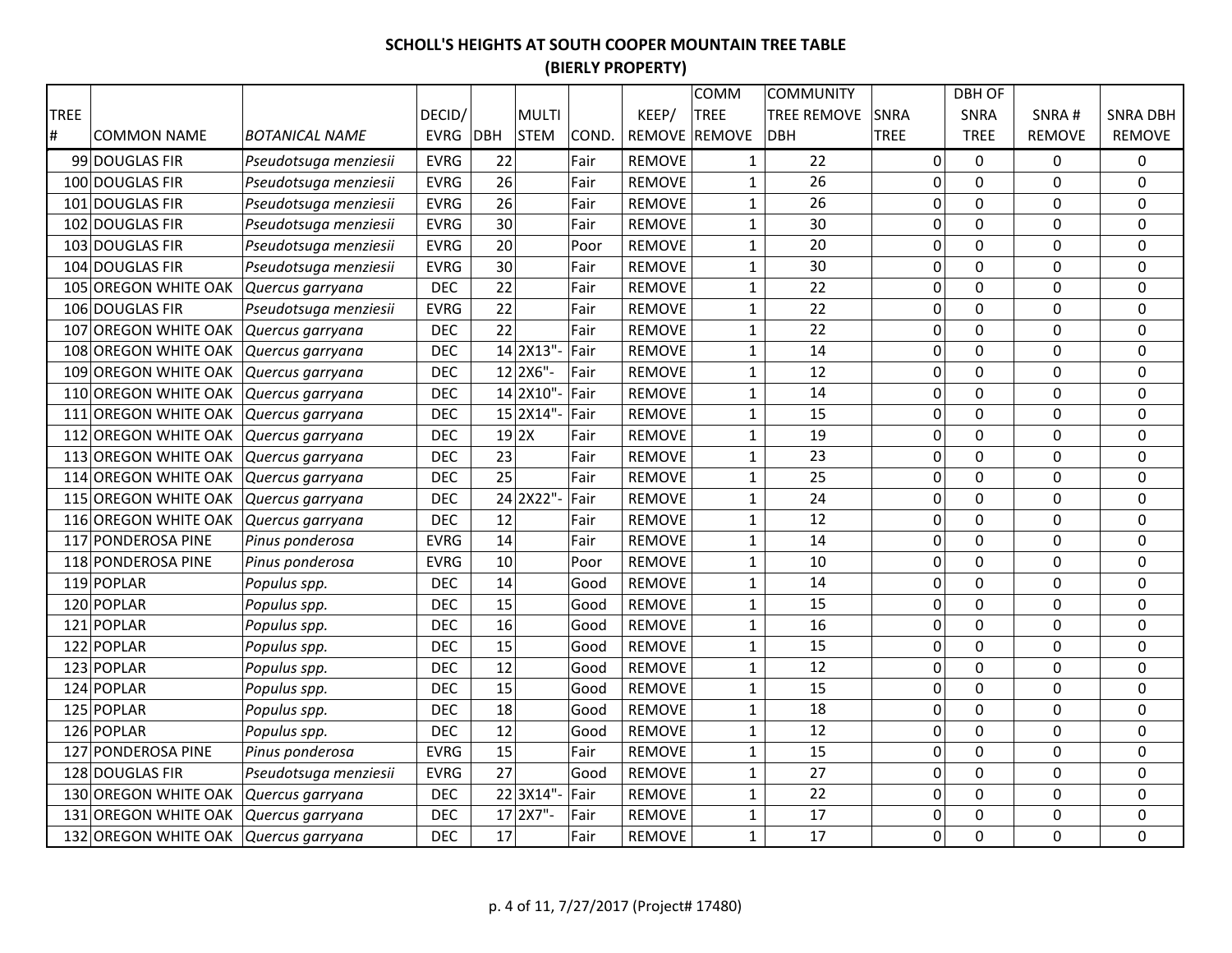|             |                             |                       |             |     |              |       |               | COMM          | <b>COMMUNITY</b>   |             |                  | <b>DBH OF</b>  |               |                 |
|-------------|-----------------------------|-----------------------|-------------|-----|--------------|-------|---------------|---------------|--------------------|-------------|------------------|----------------|---------------|-----------------|
| <b>TREE</b> |                             |                       | DECID/      |     | <b>MULTI</b> |       | KEEP/         | <b>TREE</b>   | <b>TREE REMOVE</b> | <b>SNRA</b> |                  | <b>SNRA</b>    | SNRA#         | <b>SNRA DBH</b> |
| $\#$        | <b>COMMON NAME</b>          | <b>BOTANICAL NAME</b> | <b>EVRG</b> | DBH | <b>STEM</b>  | COND. |               | REMOVE REMOVE | <b>DBH</b>         | <b>TREE</b> |                  | <b>TREE</b>    | <b>REMOVE</b> | <b>REMOVE</b>   |
|             | 133 DOUGLAS FIR             | Pseudotsuga menziesii | <b>EVRG</b> | 31  |              | Fair  | <b>REMOVE</b> | $\mathbf{1}$  | 31                 |             | $\overline{0}$   | 0              | 0             | 0               |
|             | 134 OREGON WHITE OAK        | Quercus garryana      | <b>DEC</b>  | 14  |              | Poor  | <b>REMOVE</b> | $\mathbf{1}$  | 14                 |             | $\mathbf 0$      | 0              | 0             | 0               |
|             | <b>135 OREGON WHITE OAK</b> | Quercus garryana      | <b>DEC</b>  | 15  |              | Poor  | <b>REMOVE</b> | $\mathbf 1$   | 15                 |             | $\mathbf 0$      | $\overline{0}$ | 0             | 0               |
|             | 136 OREGON WHITE OAK        | Quercus garryana      | <b>DEC</b>  | 22  |              | Poor  | <b>REMOVE</b> | $\mathbf 1$   | 22                 |             | 0                | 0              | 0             | 0               |
|             | 137 OREGON WHITE OAK        | Quercus garryana      | <b>DEC</b>  | 10  |              | Poor  | <b>REMOVE</b> | $\mathbf{1}$  | 10                 |             | 0                | $\overline{0}$ | 0             | 0               |
|             | 138 OREGON WHITE OAK        | Quercus garryana      | <b>DEC</b>  |     | 15 2X13"-    | Poor  | <b>REMOVE</b> | $\mathbf{1}$  | 15                 |             | 0                | 0              | 0             | 0               |
|             | 139 OREGON WHITE OAK        | Quercus garryana      | <b>DEC</b>  | 10  |              | Poor  | <b>REMOVE</b> | $\mathbf{1}$  | 10                 |             | 0                | $\Omega$       | $\Omega$      | 0               |
|             | 140 OREGON WHITE OAK        | Quercus garryana      | <b>DEC</b>  | 14  |              | Poor  | <b>REMOVE</b> | $\mathbf{1}$  | 14                 |             | $\mathbf 0$      | 0              | 0             | 0               |
| 141         | <b>OREGON WHITE OAK</b>     | Quercus garryana      | <b>DEC</b>  |     | 20 2X9"-     | Fair  | <b>REMOVE</b> | $\mathbf{1}$  | 20                 |             | $\mathbf 0$      | 0              | 0             | 0               |
| 142         | <b>OREGON WHITE OAK</b>     | Quercus garryana      | <b>DEC</b>  | 17  |              | Fair  | <b>REMOVE</b> | $\mathbf{1}$  | 17                 |             | $\mathbf 0$      | $\overline{0}$ | 0             | 0               |
|             | 143 DOUGLAS FIR             | Pseudotsuga menziesii | <b>EVRG</b> | 32  |              | Fair  | <b>REMOVE</b> | $\mathbf{1}$  | 32                 |             | $\pmb{0}$        | 0              | 0             | 0               |
| 144         | <b>OREGON WHITE OAK</b>     | Quercus garryana      | <b>DEC</b>  | 14  |              | poor  | <b>REMOVE</b> | $\mathbf{1}$  | 14                 |             | $\mathbf 0$      | $\overline{0}$ | 0             | $\mathbf 0$     |
|             | 145 OREGON WHITE OAK        | Quercus garryana      | <b>DEC</b>  | 19  |              | Fair  | <b>REMOVE</b> | $\mathbf{1}$  | 19                 |             | $\mathbf 0$      | $\mathbf 0$    | 0             | $\mathbf 0$     |
|             | 146 DOUGLAS FIR             | Pseudotsuga menziesii | <b>EVRG</b> | 24  |              | Fair  | <b>REMOVE</b> | $\mathbf{1}$  | 24                 |             | 0                | $\mathbf 0$    | 0             | 0               |
|             | 147 DOUGLAS FIR             | Pseudotsuga menziesii | <b>EVRG</b> | 32  |              | Fair  | <b>REMOVE</b> | $\mathbf{1}$  | 32                 |             | 0                | $\mathbf 0$    | 0             | 0               |
|             | 148 DOUGLAS FIR             | Pseudotsuga menziesii | <b>EVRG</b> | 26  |              | Fair  | <b>REMOVE</b> | $\mathbf{1}$  | 26                 |             | 0                | 0              | 0             | 0               |
|             | 149 BIG LEAF MAPLE          | Acer macrophyllum     | <b>DEC</b>  |     | 218X10"      | Good  | <b>REMOVE</b> | $\mathbf{1}$  | 21                 |             | $\mathbf 0$      | $\overline{0}$ | 0             | 0               |
|             | 150 DOUGLAS FIR             | Pseudotsuga menziesii | <b>EVRG</b> | 22  |              | Fair  | <b>REMOVE</b> | $\mathbf{1}$  | 22                 |             | $\pmb{0}$        | 0              | 0             | 0               |
|             | 151 DOUGLAS FIR             | Pseudotsuga menziesii | <b>EVRG</b> | 24  |              | Fair  | <b>REMOVE</b> | $\mathbf{1}$  | 24                 |             | 0                | 0              | 0             | 0               |
|             | 152 DOUGLAS FIR             | Pseudotsuga menziesii | <b>EVRG</b> | 19  |              | Fair  | <b>REMOVE</b> | $\mathbf{1}$  | 19                 |             | $\pmb{0}$        | 0              | 0             | $\mathbf 0$     |
|             | 153 BIG LEAF MAPLE          | Acer macrophyllum     | <b>DEC</b>  |     | 8 10X8"-     | good  | <b>REMOVE</b> | $\mathbf 1$   | 8                  |             | 0                | 0              | 0             | 0               |
|             | 154 DOUGLAS FIR             | Pseudotsuga menziesii | <b>EVRG</b> | 23  |              | Fair  | <b>REMOVE</b> | $\mathbf{1}$  | 23                 |             | 0                | $\overline{0}$ | $\mathbf 0$   | 0               |
|             | 155 DOUGLAS FIR             | Pseudotsuga menziesii | <b>EVRG</b> | 21  |              | Fair  | <b>REMOVE</b> | $\mathbf{1}$  | 21                 |             | $\overline{0}$   | $\overline{0}$ | $\mathbf 0$   | $\mathbf 0$     |
|             | 156 DOUGLAS FIR             | Pseudotsuga menziesii | <b>EVRG</b> | 19  |              | Fair  | <b>REMOVE</b> | $\mathbf{1}$  | 19                 |             | 0                | $\Omega$       | $\Omega$      | 0               |
|             | 157 DOUGLAS FIR             | Pseudotsuga menziesii | <b>EVRG</b> | 29  |              | Fair  | <b>REMOVE</b> | $\mathbf{1}$  | 29                 |             | 0                | 0              | 0             | 0               |
|             | 158 OREGON WHITE OAK        | Quercus garryana      | <b>DEC</b>  | 18  |              | Fair  | <b>REMOVE</b> | $\mathbf{1}$  | 18                 |             | $\boldsymbol{0}$ | $\overline{0}$ | $\mathbf 0$   | $\mathbf 0$     |
|             | 159 OREGON WHITE OAK        | Quercus garryana      | <b>DEC</b>  | 14  |              | Poor  | <b>REMOVE</b> | $\mathbf{1}$  | 14                 |             | $\mathbf 0$      | $\overline{0}$ | 0             | $\mathbf 0$     |
|             | 160 OREGON WHITE OAK        | Quercus garryana      | <b>DEC</b>  | 23  |              | Fair  | <b>REMOVE</b> | $\mathbf{1}$  | 23                 |             | $\pmb{0}$        | $\mathbf 0$    | 0             | $\pmb{0}$       |
| 161         | <b>OREGON WHITE OAK</b>     | Quercus garryana      | <b>DEC</b>  |     | 22 3X6"-     | Poor  | <b>REMOVE</b> | $\mathbf{1}$  | 22                 |             | $\pmb{0}$        | 0              | 0             | 0               |
|             | 162 DOUGLAS FIR             | Pseudotsuga menziesii | <b>EVRG</b> | 26  |              | Fair  | <b>REMOVE</b> | $\mathbf{1}$  | 26                 |             | $\mathbf 0$      | $\overline{0}$ | 0             | $\mathbf 0$     |
|             | <b>163 OREGON WHITE OAK</b> | Quercus garryana      | <b>DEC</b>  |     | 18 2X10"-    | Fair  | <b>REMOVE</b> | $\mathbf{1}$  | 18                 |             | $\mathbf 0$      | $\mathbf 0$    | 0             | 0               |
|             | 164 DOUGLAS FIR             | Pseudotsuga menziesii | <b>EVRG</b> | 12  |              | Fair  | <b>REMOVE</b> | $\mathbf{1}$  | 12                 |             | $\pmb{0}$        | 0              | 0             | 0               |
|             | 165 DOUGLAS FIR             | Pseudotsuga menziesii | <b>EVRG</b> | 31  |              | Fair  | <b>REMOVE</b> | $\mathbf{1}$  | 31                 |             | 0                | 0              | 0             | 0               |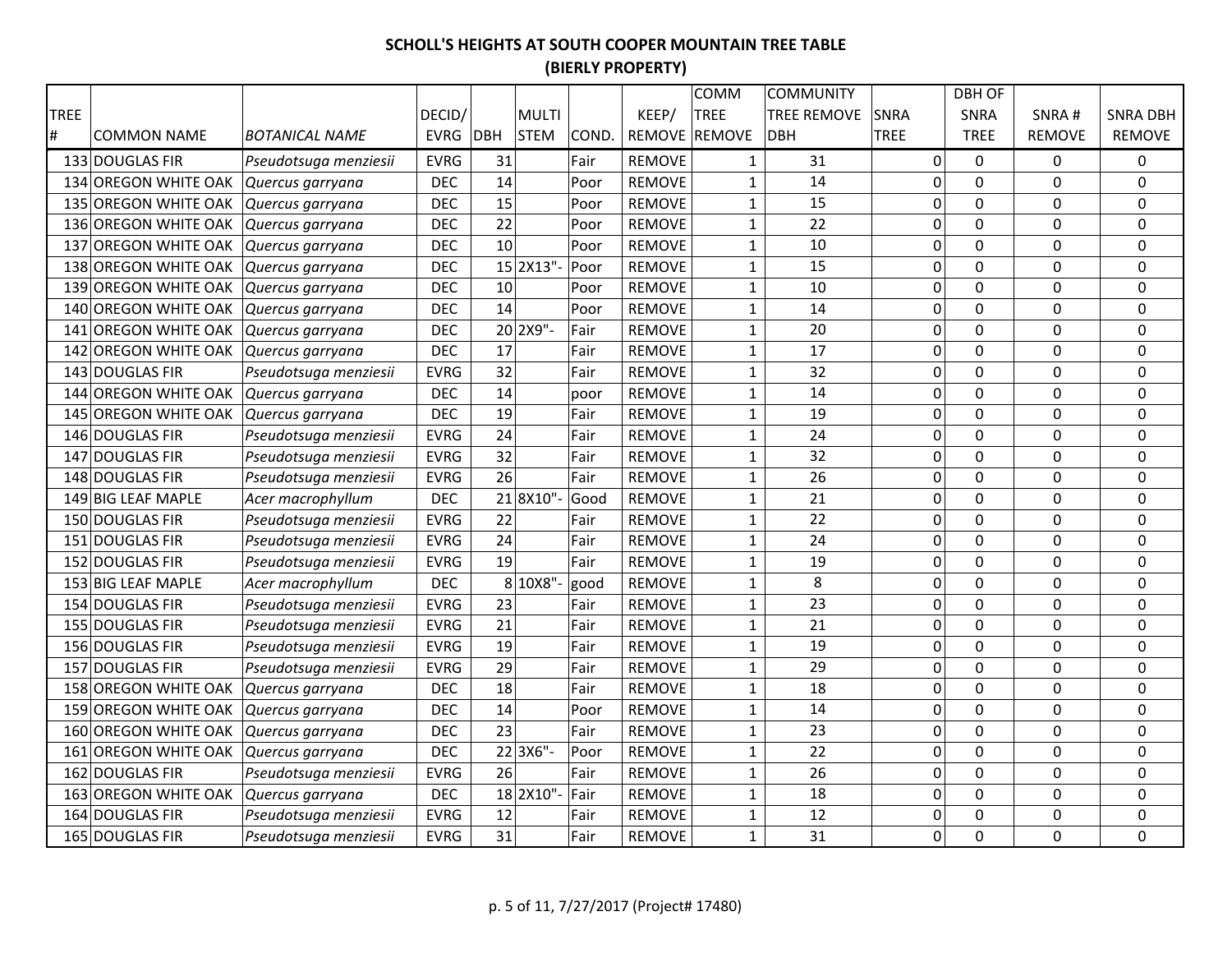|             |                                       |                       |             |    |              |       |               | COMM          | <b>COMMUNITY</b>   |             |                  | <b>DBH OF</b>  |               |                 |
|-------------|---------------------------------------|-----------------------|-------------|----|--------------|-------|---------------|---------------|--------------------|-------------|------------------|----------------|---------------|-----------------|
| <b>TREE</b> |                                       |                       | DECID/      |    | <b>MULTI</b> |       | KEEP/         | <b>TREE</b>   | <b>TREE REMOVE</b> | <b>SNRA</b> |                  | SNRA           | SNRA#         | <b>SNRA DBH</b> |
| #           | <b>COMMON NAME</b>                    | <b>BOTANICAL NAME</b> | EVRG DBH    |    | <b>STEM</b>  | COND. |               | REMOVE REMOVE | <b>DBH</b>         | <b>TREE</b> |                  | <b>TREE</b>    | <b>REMOVE</b> | <b>REMOVE</b>   |
|             | 166 DOUGLAS FIR                       | Pseudotsuga menziesii | <b>EVRG</b> | 18 |              | Fair  | <b>REMOVE</b> | $\mathbf{1}$  | 18                 |             | $\overline{0}$   | $\mathbf 0$    | 0             | 0               |
|             | 167 DOUGLAS FIR                       | Pseudotsuga menziesii | <b>EVRG</b> |    | 23 2X14"-    | Fair  | <b>REMOVE</b> | $\mathbf{1}$  | 23                 |             | $\pmb{0}$        | $\Omega$       | $\Omega$      | 0               |
|             | 168 DOUGLAS FIR                       | Pseudotsuga menziesii | <b>EVRG</b> | 14 |              | Fair  | <b>REMOVE</b> | $\mathbf{1}$  | 14                 |             | $\pmb{0}$        | 0              | 0             | 0               |
|             | 169 DOUGLAS FIR                       | Pseudotsuga menziesii | <b>EVRG</b> | 27 |              | Fair  | <b>REMOVE</b> | $\mathbf{1}$  | 27                 |             | $\pmb{0}$        | 0              | 0             | 0               |
|             | 170 POPLAR                            | Populus spp.          | <b>DEC</b>  | 17 |              | Fair  | <b>REMOVE</b> | $\mathbf{1}$  | 17                 |             | $\mathbf 0$      | $\overline{0}$ | $\mathbf 0$   | $\mathbf 0$     |
|             | 171 POPLAR                            | Populus spp.          | <b>DEC</b>  | 15 |              | Fair  | <b>REMOVE</b> | $\mathbf{1}$  | 15                 |             | $\mathbf 0$      | $\mathbf 0$    | 0             | 0               |
|             | 172 POPLAR                            | Populus spp.          | <b>DEC</b>  | 16 |              | Fair  | <b>REMOVE</b> | $\mathbf{1}$  | 16                 |             | $\mathbf 0$      | $\overline{0}$ | $\Omega$      | 0               |
|             | 173 POPLAR                            | Populus spp.          | <b>DEC</b>  | 16 |              | Fair  | <b>REMOVE</b> | $\mathbf{1}$  | 16                 |             | $\boldsymbol{0}$ | 0              | 0             | 0               |
|             | 174 POPLAR                            | Populus spp.          | <b>DEC</b>  | 13 |              | Fair  | <b>REMOVE</b> | $\mathbf{1}$  | 13                 |             | $\pmb{0}$        | 0              | 0             | 0               |
|             | 175 POPLAR                            | Populus spp.          | <b>DEC</b>  | 11 |              | Fair  | <b>REMOVE</b> | $\mathbf{1}$  | 11                 |             | $\boldsymbol{0}$ | 0              | 0             | $\pmb{0}$       |
|             | 176 POPLAR                            | Populus spp.          | <b>DEC</b>  | 12 |              | Fair  | <b>REMOVE</b> | $\mathbf 1$   | 12                 |             | $\boldsymbol{0}$ | $\overline{0}$ | $\mathbf 0$   | $\pmb{0}$       |
|             | 177 OREGON WHITE OAK                  | Quercus garryana      | <b>DEC</b>  |    | $16$ 2X      | Fair  | <b>REMOVE</b> | $\mathbf{1}$  | 16                 |             | $\mathbf 0$      | $\mathbf 0$    | 0             | 0               |
|             | 178 OREGON WHITE OAK                  | Quercus garryana      | <b>DEC</b>  | 12 |              | Poor  | <b>REMOVE</b> | $\mathbf{1}$  | 12                 |             | $\boldsymbol{0}$ | $\mathbf 0$    | 0             | $\pmb{0}$       |
|             | 179 OREGON WHITE OAK                  | Quercus garryana      | <b>DEC</b>  | 19 |              | Fair  | <b>REMOVE</b> | $\mathbf{1}$  | 19                 |             | 0                | $\mathbf 0$    | 0             | 0               |
|             | 180 OREGON WHITE OAK                  | Quercus garryana      | <b>DEC</b>  | 24 |              | Fair  | <b>REMOVE</b> | $\mathbf{1}$  | 24                 |             | $\boldsymbol{0}$ | 0              | 0             | 0               |
|             | 181 OREGON WHITE OAK                  | Quercus garryana      | <b>DEC</b>  |    | 17 2X16"-    | Good  | <b>REMOVE</b> | $\mathbf{1}$  | 17                 |             | $\boldsymbol{0}$ | $\overline{0}$ | 0             | 0               |
|             | 182 DOUGLAS FIR                       | Pseudotsuga menziesii | <b>EVRG</b> | 17 |              | Poor  | <b>REMOVE</b> | $\mathbf{1}$  | 17                 |             | $\mathbf 0$      | $\overline{0}$ | $\mathbf 0$   | $\mathbf 0$     |
|             | 183 OREGON WHITE OAK                  | Quercus garryana      | <b>DEC</b>  |    | 19 2X17"-    | Fair  | <b>REMOVE</b> | $\mathbf{1}$  | 19                 |             | 0                | $\Omega$       | $\Omega$      | 0               |
|             | 184 OREGON WHITE OAK                  | Quercus garryana      | <b>DEC</b>  |    | 22 2X16"-    | Fair  | <b>REMOVE</b> | $\mathbf{1}$  | 22                 |             | $\pmb{0}$        | 0              | 0             | $\pmb{0}$       |
|             | 185 OREGON WHITE OAK                  | Quercus garryana      | <b>DEC</b>  | 16 |              | Fair  | <b>KEEP</b>   | 0             | $\mathbf 0$        |             | $\boldsymbol{0}$ | 0              | $\mathbf 0$   | $\mathbf 0$     |
|             | 186 OREGON WHITE OAK                  | Quercus garryana      | <b>DEC</b>  |    | 203X18"-     | Fair  | <b>KEEP</b>   | 0             | $\mathbf 0$        |             | $\boldsymbol{0}$ | 0              | 0             | 0               |
|             | 187 OREGON WHITE OAK                  | Quercus garryana      | <b>DEC</b>  |    | 15 3X10"-    | Fair  | <b>KEEP</b>   | 0             | $\mathbf 0$        |             | $\overline{0}$   | $\overline{0}$ | $\mathbf 0$   | $\mathbf 0$     |
|             | 188 OREGON WHITE OAK Quercus garryana |                       | <b>DEC</b>  | 14 |              | Fair  | <b>KEEP</b>   | 0             | 0                  |             | $\mathbf 0$      | $\Omega$       | 0             | 0               |
|             | 189 OREGON WHITE OAK Quercus garryana |                       | <b>DEC</b>  | 27 |              | Fair  | <b>KEEP</b>   | 0             | $\boldsymbol{0}$   |             | $\boldsymbol{0}$ | $\Omega$       | 0             | $\pmb{0}$       |
|             | 190 OREGON WHITE OAK                  | Quercus garryana      | <b>DEC</b>  | 19 |              | Fair  | <b>KEEP</b>   | 0             | $\boldsymbol{0}$   |             | $\boldsymbol{0}$ | $\overline{0}$ | 0             | $\pmb{0}$       |
|             | 191 CHERRY                            | Prunus aviam          | <b>DEC</b>  |    | 17 2X11"-    | Fair  | <b>REMOVE</b> | $\mathbf{1}$  | 17                 |             | $\mathbf 0$      | $\overline{0}$ | 0             | $\mathbf 0$     |
|             | 192 OREGON WHITE OAK                  | Quercus garryana      | <b>DEC</b>  | 30 |              | Fair  | <b>REMOVE</b> | $\mathbf{1}$  | 30                 |             | $\mathbf 0$      | 0              | 0             | $\mathbf 0$     |
|             | <b>193 OREGON WHITE OAK</b>           | Quercus garryana      | <b>DEC</b>  | 35 |              | Fair  | <b>KEEP</b>   | 0             | $\mathbf 0$        |             | $\mathbf 0$      | $\mathbf 0$    | 0             | 0               |
|             | 194 OREGON WHITE OAK                  | Quercus garryana      | <b>DEC</b>  | 12 |              | Fair  | <b>KEEP</b>   | 0             | 0                  |             | $\mathbf 0$      | $\mathbf 0$    | 0             | 0               |
|             | 195 OREGON WHITE OAK                  | Quercus garryana      | <b>DEC</b>  | 37 |              | Fair  | <b>KEEP</b>   | 0             | $\mathbf 0$        |             | $\mathbf 1$      | 37             | 0             | $\mathbf 0$     |
|             | 196 OREGON WHITE OAK                  | Quercus garryana      | <b>DEC</b>  | 18 |              | Fair  | <b>KEEP</b>   | 0             | 0                  |             | $\mathbf 1$      | 18             | 0             | 0               |
|             | 197 OREGON WHITE OAK                  | Quercus garryana      | <b>DEC</b>  |    | 15 4X6"-     | Fair  | <b>KEEP</b>   | 0             | $\mathbf 0$        |             | $\mathbf 1$      | 15             | 0             | $\pmb{0}$       |
|             | 198 OREGON WHITE OAK                  | Quercus garryana      | <b>DEC</b>  |    | 20 4X13"-    | Fair  | <b>KEEP</b>   | 0             | $\mathbf 0$        |             | $\mathbf{1}$     | 20             | 0             | 0               |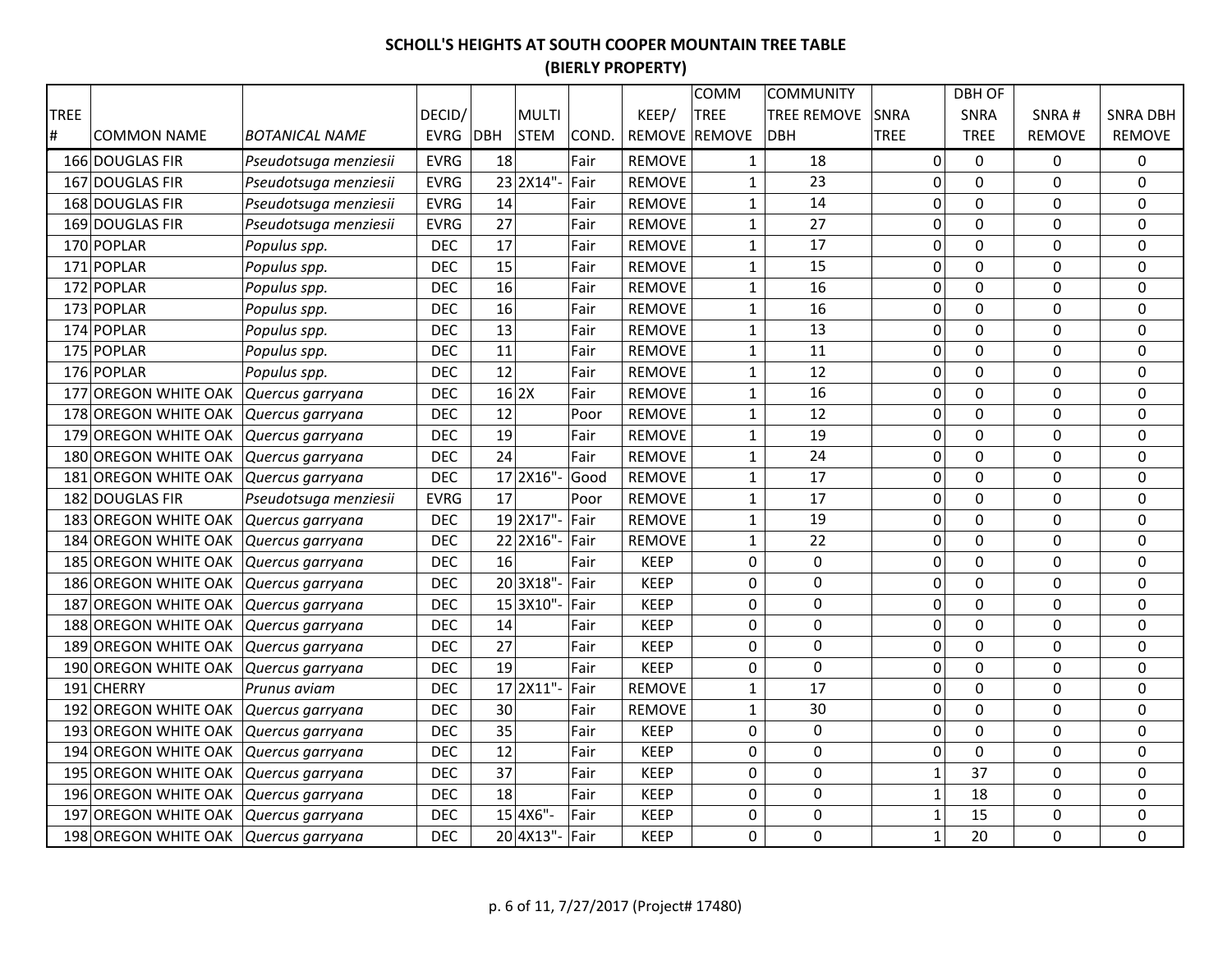|             |                                       |                       |             |    |              |       |               | COMM          | <b>COMMUNITY</b>   |                  | <b>DBH OF</b>  |               |                 |
|-------------|---------------------------------------|-----------------------|-------------|----|--------------|-------|---------------|---------------|--------------------|------------------|----------------|---------------|-----------------|
| <b>TREE</b> |                                       |                       | DECID/      |    | <b>MULTI</b> |       | KEEP/         | <b>TREE</b>   | <b>TREE REMOVE</b> | <b>SNRA</b>      | SNRA           | SNRA#         | <b>SNRA DBH</b> |
| #           | <b>COMMON NAME</b>                    | <b>BOTANICAL NAME</b> | EVRG DBH    |    | <b>STEM</b>  | COND. |               | REMOVE REMOVE | <b>DBH</b>         | <b>TREE</b>      | <b>TREE</b>    | <b>REMOVE</b> | <b>REMOVE</b>   |
|             | 199 OREGON WHITE OAK                  | Quercus garryana      | <b>DEC</b>  | 24 |              | Fair  | <b>REMOVE</b> | 0             | $\mathbf 0$        | $\mathbf{1}$     | 24             | $\mathbf{1}$  | 24              |
|             | 200 OREGON WHITE OAK                  | Quercus garryana      | <b>DEC</b>  |    | 20 2X18"-    | Fair  | <b>REMOVE</b> | 0             | $\Omega$           | $\mathbf 1$      | 20             | $\mathbf{1}$  | 20              |
|             | 201 OREGON WHITE OAK                  | Quercus garryana      | <b>DEC</b>  | 21 |              | Fair  | <b>KEEP</b>   | 0             | 0                  | $1\,$            | 21             | 0             | 0               |
|             | 202 OREGON WHITE OAK                  | Quercus garryana      | <b>DEC</b>  | 30 |              | Fair  | <b>KEEP</b>   | 0             | 0                  | $\mathbf 1$      | 30             | 0             | 0               |
|             | 203 OREGON WHITE OAK Quercus garryana |                       | <b>DEC</b>  | 16 |              | Fair  | <b>KEEP</b>   | 0             | $\mathbf 0$        | $\mathbf 0$      | $\mathbf 0$    | $\Omega$      | 0               |
|             | 204 OREGON WHITE OAK                  | Quercus garryana      | <b>DEC</b>  | 32 |              | Fair  | <b>KEEP</b>   | 0             | $\mathbf 0$        | $\mathbf 0$      | $\mathbf 0$    | $\Omega$      | 0               |
|             | 205 OREGON WHITE OAK Quercus garryana |                       | <b>DEC</b>  |    | 26 4X10"-    | Fair  | <b>KEEP</b>   | 0             | $\overline{0}$     | $\mathbf 0$      | $\overline{0}$ | $\Omega$      | $\Omega$        |
|             | 206 OREGON WHITE OAK                  | Quercus garryana      | <b>DEC</b>  |    | 18 5X12"-    | Fair  | <b>REMOVE</b> | $\mathbf{1}$  | 18                 | $\boldsymbol{0}$ | $\overline{0}$ | 0             | 0               |
| 207         | <b>OREGON WHITE OAK</b>               | Quercus garryana      | <b>DEC</b>  | 16 |              | Fair  | <b>REMOVE</b> | $\mathbf{1}$  | 16                 | $\pmb{0}$        | 0              | 0             | $\pmb{0}$       |
|             | 208 OREGON WHITE OAK                  | Quercus garryana      | <b>DEC</b>  | 16 |              | Fair  | <b>REMOVE</b> | $\mathbf{1}$  | 16                 | $\boldsymbol{0}$ | $\overline{0}$ | 0             | $\pmb{0}$       |
| 209         | <b>OREGON WHITE OAK</b>               | Quercus garryana      | <b>DEC</b>  | 15 |              | Fair  | <b>REMOVE</b> | $\mathbf 1$   | 15                 | $\mathbf 0$      | $\overline{0}$ | 0             | $\mathbf 0$     |
|             | 210 OREGON WHITE OAK                  | Quercus garryana      | <b>DEC</b>  | 10 |              | Fair  | <b>REMOVE</b> | $\mathbf{1}$  | 10                 | $\mathbf 0$      | $\mathbf 0$    | 0             | 0               |
| 211         | <b>OREGON WHITE OAK</b>               | Quercus garryana      | <b>DEC</b>  | 16 |              | Fair  | <b>REMOVE</b> | $\mathbf{1}$  | 16                 | $\boldsymbol{0}$ | $\mathbf 0$    | 0             | $\pmb{0}$       |
|             | 212 OREGON WHITE OAK                  | Quercus garryana      | <b>DEC</b>  |    | 18 2X13"-    | Fair  | <b>REMOVE</b> | $\mathbf{1}$  | 18                 | 0                | $\mathbf 0$    | 0             | 0               |
|             | 213 OREGON WHITE OAK                  | Quercus garryana      | <b>DEC</b>  | 13 |              | Fair  | <b>REMOVE</b> | $\mathbf{1}$  | 13                 | $\boldsymbol{0}$ | 0              | 0             | 0               |
|             | 214 OREGON WHITE OAK                  | Quercus garryana      | <b>DEC</b>  | 11 |              | Fair  | <b>KEEP</b>   | 0             | $\boldsymbol{0}$   | $\boldsymbol{0}$ | $\overline{0}$ | 0             | $\mathbf 0$     |
|             | 215 OREGON WHITE OAK                  | Quercus garryana      | <b>DEC</b>  |    | 13 2X12"-    | Fair  | <b>KEEP</b>   | 0             | $\mathbf 0$        | $\mathbf 0$      | $\overline{0}$ | 0             | $\mathbf 0$     |
|             | 216 OREGON WHITE OAK                  | Quercus garryana      | <b>DEC</b>  | 12 |              | Poor  | <b>KEEP</b>   | 0             | 0                  | 0                | $\Omega$       | $\Omega$      | 0               |
|             | 217 OREGON WHITE OAK                  | Quercus garryana      | <b>DEC</b>  |    | 22 2X20"-    | Fair  | <b>REMOVE</b> | $\mathbf{1}$  | 22                 | $\pmb{0}$        | $\Omega$       | 0             | $\pmb{0}$       |
|             | 218 DOUGLAS FIR                       | Pseudotsuga menziesii | <b>EVRG</b> | 24 |              | Good  | <b>REMOVE</b> | $\mathbf 1$   | 24                 | $\boldsymbol{0}$ | 0              | $\mathbf 0$   | $\mathbf 0$     |
|             | 219 BIG LEAF MAPLE                    | Acer macrophyllum     | <b>DEC</b>  | 36 |              | Fair  | <b>REMOVE</b> | $\mathbf{1}$  | 36                 | $\boldsymbol{0}$ | 0              | 0             | $\mathbf 0$     |
|             | 220 PACIFIC MADRONE                   | Arbutus menziesii     | <b>EVRG</b> | 12 |              | Poor  | <b>KEEP</b>   | 0             | $\mathbf 0$        | $\overline{0}$   | 0              | $\mathbf 0$   | $\mathbf 0$     |
|             | 221 OREGON WHITE OAK                  | Quercus garryana      | <b>DEC</b>  |    | $20$ 3X"-    | Fair  | <b>REMOVE</b> | $\mathbf{1}$  | 20                 | $\mathbf 0$      | $\Omega$       | $\Omega$      | 0               |
|             | 222 OREGON WHITE OAK                  | Quercus garryana      | <b>DEC</b>  |    | 13 2X6"      | Fair  | <b>REMOVE</b> | $\mathbf{1}$  | 13                 | $\boldsymbol{0}$ | $\Omega$       | 0             | 0               |
|             | 223 OREGON WHITE OAK                  | Quercus garryana      | <b>DEC</b>  |    | 18 4X9"-     | Fair  | <b>REMOVE</b> | $\mathbf{1}$  | 18                 | $\pmb{0}$        | 0              | 0             | $\pmb{0}$       |
|             | 224 DOUGLAS FIR                       | Pseudotsuga menziesii | <b>EVRG</b> | 27 |              | Fair  | <b>REMOVE</b> | $\mathbf{1}$  | 27                 | $\mathbf 0$      | $\overline{0}$ | 0             | $\mathbf 0$     |
|             | 225 OREGON WHITE OAK                  | Quercus garryana      | <b>DEC</b>  | 12 |              | Fair  | <b>REMOVE</b> | $\mathbf{1}$  | 12                 | $\mathbf 0$      | 0              | 0             | $\mathbf 0$     |
|             | 226 OREGON WHITE OAK                  | Quercus garryana      | <b>DEC</b>  |    | 16 2X12"-    | Fair  | <b>REMOVE</b> | $\mathbf{1}$  | 16                 | $\mathbf 0$      | $\mathbf 0$    | 0             | 0               |
|             | 227 OREGON WHITE OAK                  | Quercus garryana      | <b>DEC</b>  |    | 16 2X11"-    | Fair  | <b>KEEP</b>   | 0             | 0                  | $\mathbf 0$      | $\Omega$       | 0             | 0               |
|             | 228 OREGON WHITE OAK                  | Quercus garryana      | <b>DEC</b>  |    | 12 2X9"-     | Poor  | <b>KEEP</b>   | 0             | $\mathbf 0$        | $\mathbf 0$      | $\mathbf 0$    | 0             | 0               |
|             | 229 OREGON WHITE OAK                  | Quercus garryana      | <b>DEC</b>  |    | 18 2X9"-     | Fair  | <b>KEEP</b>   | 0             | 0                  | $\mathbf 0$      | 0              | 0             | 0               |
|             | 230 OREGON WHITE OAK                  | Quercus garryana      | <b>DEC</b>  | 13 |              | Fair  | <b>KEEP</b>   | 0             | $\mathbf 0$        | $\mathbf 0$      | 0              | 0             | $\mathbf 0$     |
|             | 231 OREGON WHITE OAK                  | Quercus garryana      | <b>DEC</b>  | 13 |              | Fair  | <b>KEEP</b>   | 0             | $\mathbf 0$        | 0                | $\overline{0}$ | $\Omega$      | $\Omega$        |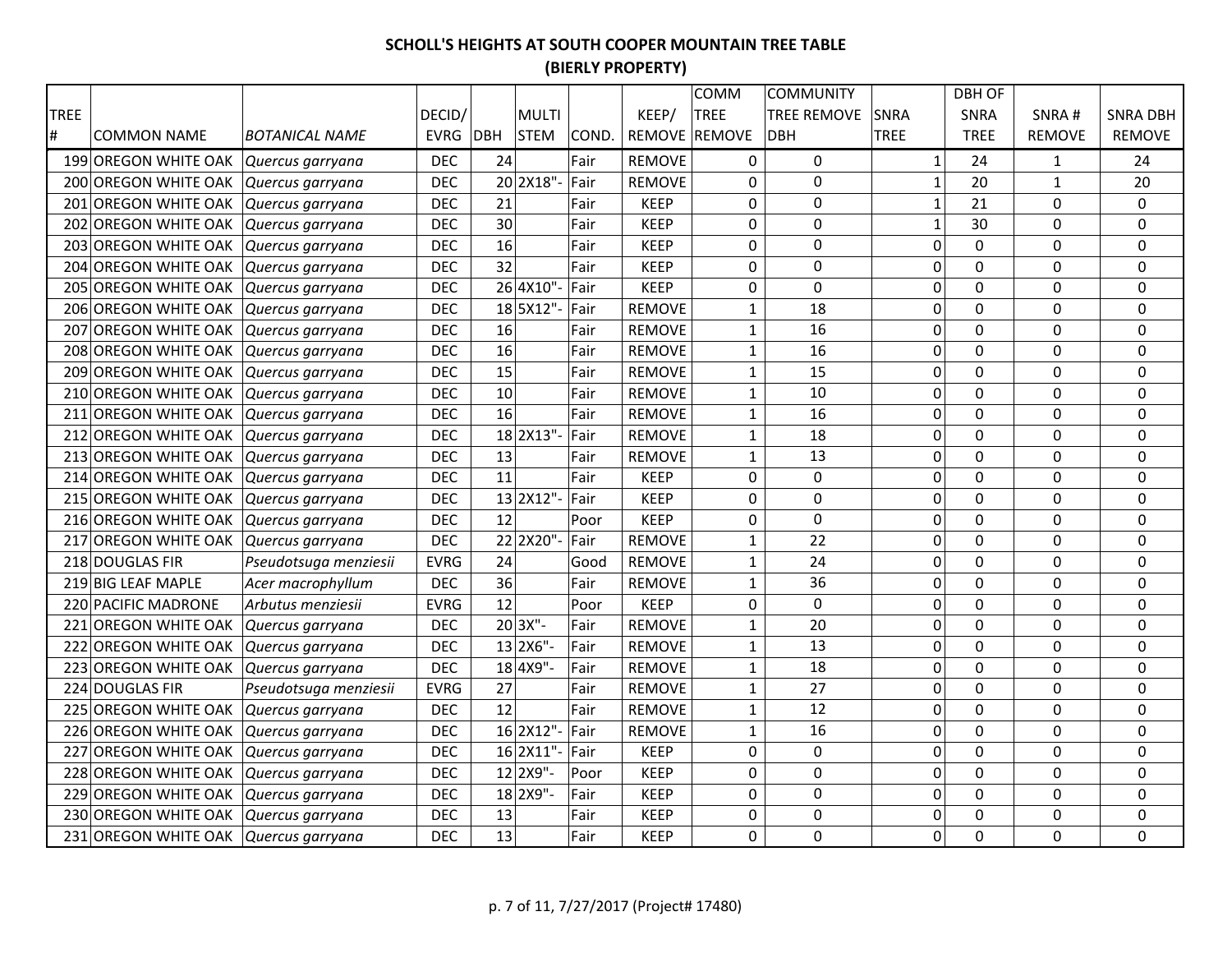|             |                      |                       |             |              |       |               | COMM          | <b>COMMUNITY</b>   |                  | <b>DBH OF</b>  |                  |                 |
|-------------|----------------------|-----------------------|-------------|--------------|-------|---------------|---------------|--------------------|------------------|----------------|------------------|-----------------|
| <b>TREE</b> |                      |                       | DECID/      | <b>MULTI</b> |       | KEEP/         | <b>TREE</b>   | <b>TREE REMOVE</b> | <b>SNRA</b>      | SNRA           | SNRA#            | <b>SNRA DBH</b> |
| #           | <b>COMMON NAME</b>   | <b>BOTANICAL NAME</b> | EVRG DBH    | <b>STEM</b>  | COND. |               | REMOVE REMOVE | <b>DBH</b>         | <b>TREE</b>      | <b>TREE</b>    | <b>REMOVE</b>    | <b>REMOVE</b>   |
|             | 232 OREGON WHITE OAK | Quercus garryana      | <b>DEC</b>  | 15 2X12"-    | Fair  | <b>KEEP</b>   | 0             | $\pmb{0}$          | $\mathbf 0$      | $\Omega$       | $\Omega$         | 0               |
|             | 233 DOUGLAS FIR      | Pseudotsuga menziesii | <b>EVRG</b> | 12           | Poor  | <b>REMOVE</b> | $\mathbf{1}$  | 12                 | $\mathbf 0$      | $\mathbf 0$    | 0                | 0               |
|             | 234 OREGON WHITE OAK | Quercus garryana      | <b>DEC</b>  | 16 3X"7-     | Fair  | <b>REMOVE</b> | $\mathbf{1}$  | 16                 | $\mathbf 0$      | $\mathbf 0$    | 0                | 0               |
|             | 235 DOUGLAS FIR      | Pseudotsuga menziesii | <b>EVRG</b> | 26           | Fair  | <b>REMOVE</b> | $1\,$         | 26                 | 0                | $\Omega$       | 0                | 0               |
|             | 236 OREGON WHITE OAK | Quercus garryana      | <b>DEC</b>  | 12 2X"9-     | Fair  | <b>REMOVE</b> | $\mathbf 1$   | 12                 | 0                | $\Omega$       | 0                | 0               |
|             | 237 OREGON WHITE OAK | Quercus garryana      | <b>DEC</b>  | 16 2X"13-    | Fair  | <b>REMOVE</b> | $\mathbf{1}$  | 16                 | 0                | 0              | 0                | 0               |
|             | 238 PONDEROSA PINE   | Pinus ponderosa       | <b>EVRG</b> | 13           | Good  | <b>REMOVE</b> | $\mathbf{1}$  | 13                 | 0                | $\mathbf 0$    | 0                | 0               |
|             | 239 PONDEROSA PINE   | Pinus ponderosa       | <b>EVRG</b> | 17           | Good  | <b>REMOVE</b> | $\mathbf{1}$  | 17                 | $\mathbf 0$      | 0              | $\Omega$         | 0               |
|             | 240 PONDEROSA PINE   | Pinus ponderosa       | <b>EVRG</b> | 16           | Good  | <b>REMOVE</b> | $1\,$         | 16                 | 0                | 0              | 0                | 0               |
|             | 241 PONDEROSA PINE   | Pinus ponderosa       | <b>EVRG</b> | 12           | Good  | <b>REMOVE</b> | $\mathbf{1}$  | 12                 | 0                | $\overline{0}$ | 0                | $\mathbf 0$     |
|             | 242 PONDEROSA PINE   | Pinus ponderosa       | <b>EVRG</b> | 12           | Good  | <b>REMOVE</b> | $\mathbf{1}$  | 12                 | $\mathbf 0$      | $\mathbf 0$    | 0                | $\mathbf 0$     |
|             | 243 PONDEROSA PINE   | Pinus ponderosa       | <b>EVRG</b> | 12           | Good  | <b>REMOVE</b> | $1\,$         | 12                 | 0                | $\mathbf 0$    | 0                | 0               |
|             | 244 PONDEROSA PINE   | Pinus ponderosa       | <b>EVRG</b> | 10           | Good  | <b>REMOVE</b> | $\mathbf 1$   | 10                 | $\boldsymbol{0}$ | $\mathbf 0$    | 0                | $\pmb{0}$       |
|             | 245 PONDEROSA PINE   | Pinus ponderosa       | <b>EVRG</b> | 14           | Good  | <b>REMOVE</b> | $\mathbf{1}$  | 14                 | $\mathbf 0$      | $\mathbf 0$    | 0                | 0               |
|             | 246 PONDEROSA PINE   | Pinus ponderosa       | <b>EVRG</b> | 15           | Good  | <b>REMOVE</b> | $\mathbf{1}$  | 15                 | $\mathbf 0$      | $\mathbf 0$    | 0                | $\mathbf 0$     |
|             | 247 PONDEROSA PINE   | Pinus ponderosa       | <b>EVRG</b> | 11           | Good  | <b>REMOVE</b> | $\mathbf{1}$  | 11                 | 0                | $\Omega$       | $\Omega$         | $\Omega$        |
|             | 248 PONDEROSA PINE   | Pinus ponderosa       | <b>EVRG</b> | 10           | Good  | <b>REMOVE</b> | $1\,$         | 10                 | 0                | $\mathbf 0$    | 0                | 0               |
|             | 249 PONDEROSA PINE   | Pinus ponderosa       | <b>EVRG</b> | 12           | Good  | <b>REMOVE</b> | $\mathbf{1}$  | 12                 | $\boldsymbol{0}$ | $\mathbf 0$    | 0                | 0               |
|             | 250 PONDEROSA PINE   | Pinus ponderosa       | <b>EVRG</b> | 15           | Good  | <b>REMOVE</b> | $\mathbf{1}$  | 15                 | 0                | $\overline{0}$ | $\mathbf 0$      | $\mathbf 0$     |
|             | 251 PONDEROSA PINE   | Pinus ponderosa       | <b>EVRG</b> | 13           | Good  | <b>REMOVE</b> | $\mathbf{1}$  | 13                 | $\pmb{0}$        | $\Omega$       | $\Omega$         | 0               |
|             | 252 PONDEROSA PINE   | Pinus ponderosa       | <b>EVRG</b> | 14           | Good  | <b>REMOVE</b> | $1\,$         | 14                 | $\pmb{0}$        | 0              | $\boldsymbol{0}$ | 0               |
|             | 253 PONDEROSA PINE   | Pinus ponderosa       | <b>EVRG</b> | 11           | Good  | <b>REMOVE</b> | $\mathbf{1}$  | 11                 | $\mathbf 0$      | $\overline{0}$ | $\mathbf 0$      | 0               |
|             | 254 OREGON ASH       | Fraxinus latifolia    | <b>DEC</b>  | 12 8X4"-     | Fair  | <b>KEEP</b>   | $\mathbf 0$   | $\mathbf 0$        | $\mathbf 1$      | 12             | 0                | $\mathbf 0$     |
|             | 255 OREGON ASH       | Fraxinus latifolia    | <b>DEC</b>  | 14           | Fair  | <b>KEEP</b>   | 0             | $\Omega$           | $\mathbf 1$      | 14             | 0                | 0               |
|             | 256 OREGON ASH       | Fraxinus latifolia    | <b>DEC</b>  | 17 2X14"-    | Fair  | <b>KEEP</b>   | 0             | $\mathbf 0$        | $\mathbf 1$      | 17             | 0                | 0               |
|             | 257 OREGON ASH       | Fraxinus latifolia    | <b>DEC</b>  | 10           | Fair  | <b>KEEP</b>   | $\mathbf 0$   | $\mathbf 0$        | $\mathbf 1$      | 10             | $\mathbf 0$      | $\mathbf 0$     |
|             | 258 OREGON ASH       | Fraxinus latifolia    | <b>DEC</b>  | 17           | Fair  | <b>KEEP</b>   | 0             | $\mathbf 0$        | $\mathbf{1}$     | 17             | 0                | 0               |
|             | 259 OREGON ASH       | Fraxinus latifolia    | <b>DEC</b>  | 10           | Fair  | <b>KEEP</b>   | $\pmb{0}$     | $\boldsymbol{0}$   | $\mathbf{1}$     | 10             | 0                | $\pmb{0}$       |
|             | 260 OREGON ASH       | Fraxinus latifolia    | <b>DEC</b>  | 17           | Fair  | <b>KEEP</b>   | 0             | $\boldsymbol{0}$   | $\mathbf{1}$     | 17             | 0                | $\pmb{0}$       |
|             | 261 OREGON ASH       | Fraxinus latifolia    | <b>DEC</b>  | 12           | Fair  | <b>KEEP</b>   | $\mathbf 0$   | $\mathbf 0$        | $\mathbf{1}$     | 12             | 0                | $\mathbf 0$     |
|             | 262 OREGON ASH       | Fraxinus latifolia    | <b>DEC</b>  | 13           | Fair  | <b>KEEP</b>   | 0             | $\Omega$           | $\mathbf{1}$     | 13             | 0                | 0               |
|             | 263 OREGON ASH       | Fraxinus latifolia    | <b>DEC</b>  | 24           | Fair  | <b>KEEP</b>   | 0             | 0                  | $\mathbf{1}$     | 24             | 0                | 0               |
|             | 264 DOUGLAS FIR      | Pseudotsuga menziesii | <b>EVRG</b> | 26           | Poor  | <b>KEEP</b>   | $\mathbf 0$   | $\mathbf 0$        | $\mathbf 1$      | 26             | 0                | $\mathbf 0$     |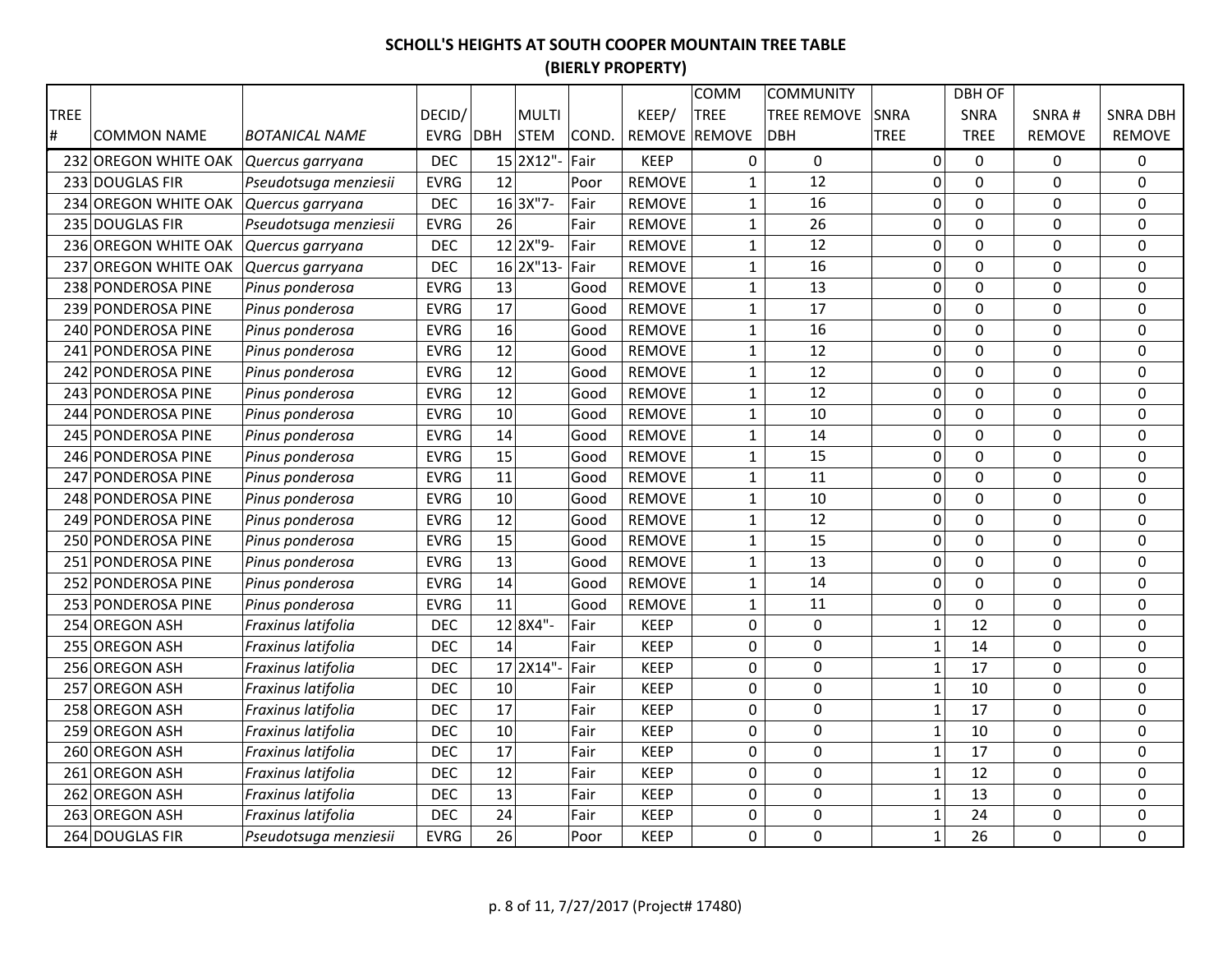|             |                                       |                       |             |     |              |       |             | COMM          | <b>COMMUNITY</b>   |             |                | <b>DBH OF</b> |               |                  |
|-------------|---------------------------------------|-----------------------|-------------|-----|--------------|-------|-------------|---------------|--------------------|-------------|----------------|---------------|---------------|------------------|
| <b>TREE</b> |                                       |                       | DECID/      |     | <b>MULTI</b> |       | KEEP/       | <b>TREE</b>   | <b>TREE REMOVE</b> | <b>SNRA</b> |                | SNRA          | SNRA#         | <b>SNRA DBH</b>  |
| #           | <b>COMMON NAME</b>                    | <b>BOTANICAL NAME</b> | <b>EVRG</b> | DBH | <b>STEM</b>  | COND. |             | REMOVE REMOVE | <b>DBH</b>         | <b>TREE</b> |                | <b>TREE</b>   | <b>REMOVE</b> | <b>REMOVE</b>    |
|             | 265 OREGON WHITE OAK                  | Quercus garryana      | <b>DEC</b>  | 32  |              | Poor  | <b>KEEP</b> | 0             | $\mathbf 0$        |             | $\overline{0}$ | $\mathbf 0$   | 0             | 0                |
|             | 266 OREGON WHITE OAK                  | Quercus garryana      | <b>DEC</b>  | 30  |              | Poor  | <b>KEEP</b> | 0             | 0                  |             | $\mathbf 1$    | 30            | $\Omega$      | 0                |
|             | 267 OREGON WHITE OAK                  | Quercus garryana      | <b>DEC</b>  | 33  |              | Poor  | <b>KEEP</b> | 0             | 0                  |             | $\mathbf 1$    | 33            | 0             | 0                |
|             | 268 DOUGLAS FIR                       | Pseudotsuga menziesii | <b>EVRG</b> | 12  |              | Fair  | <b>KEEP</b> | 0             | $\mathbf 0$        |             | $\mathbf{1}$   | 12            | 0             | 0                |
|             | 269 OREGON ASH                        | Fraxinus latifolia    | <b>DEC</b>  | 13  |              | Fair  | <b>KEEP</b> | $\mathbf 0$   | $\mathbf 0$        |             | $\mathbf 1$    | 13            | 0             | 0                |
|             | 270 OREGON ASH                        | Fraxinus latifolia    | <b>DEC</b>  | 15  |              | Fair  | <b>KEEP</b> | 0             | $\mathbf 0$        |             | $\mathbf 1$    | 15            | 0             | 0                |
|             | 271 OREGON ASH                        | Fraxinus latifolia    | <b>DEC</b>  |     | 15 3X8"-     | Fair  | <b>KEEP</b> | 0             | $\mathbf 0$        |             | $\mathbf 1$    | 15            | $\Omega$      | 0                |
|             | 272 OREGON WHITE OAK Quercus garryana |                       | <b>DEC</b>  | 32  |              | Fair  | <b>KEEP</b> | 0             | $\mathbf 0$        |             | $\mathbf 1$    | 32            | 0             | 0                |
|             | 273 OREGON ASH                        | Fraxinus latifolia    | <b>DEC</b>  | 10  |              | Fair  | <b>KEEP</b> | 0             | $\boldsymbol{0}$   |             | $\mathbf 1$    | 10            | 0             | 0                |
| 274         | <b>OREGON WHITE OAK</b>               | Quercus garryana      | <b>DEC</b>  | 11  |              | Fair  | <b>KEEP</b> | 0             | $\mathbf 0$        |             | $\mathbf 1$    | 11            | 0             | $\boldsymbol{0}$ |
|             | 275 OREGON ASH                        | Fraxinus latifolia    | <b>DEC</b>  | 16  |              | Fair  | <b>KEEP</b> | 0             | $\mathbf 0$        |             | $\mathbf 1$    | 16            | $\pmb{0}$     | $\pmb{0}$        |
|             | 276 OREGON ASH                        | Fraxinus latifolia    | <b>DEC</b>  | 16  |              | Fair  | <b>KEEP</b> | 0             | $\mathbf 0$        |             | $\mathbf 1$    | 16            | 0             | 0                |
| 277         | <b>OREGON ASH</b>                     | Fraxinus latifolia    | <b>DEC</b>  | 13  |              | Fair  | <b>KEEP</b> | 0             | $\mathbf 0$        |             | $\mathbf 1$    | 13            | 0             | $\pmb{0}$        |
|             | 278 OREGON ASH                        | Fraxinus latifolia    | <b>DEC</b>  | 14  |              | Fair  | <b>KEEP</b> | 0             | $\mathbf 0$        |             | $\mathbf 1$    | 14            | 0             | 0                |
|             | 279 OREGON ASH                        | Fraxinus latifolia    | <b>DEC</b>  | 13  |              | Fair  | <b>KEEP</b> | 0             | $\mathbf 0$        |             | $\mathbf 1$    | 13            | 0             | 0                |
|             | 280 OREGON ASH                        | Fraxinus latifolia    | <b>DEC</b>  | 10  |              | Fair  | <b>KEEP</b> | 0             | $\mathbf 0$        |             | $\mathbf{1}$   | 10            | $\mathbf 0$   | 0                |
|             | 281 OREGON WHITE OAK                  | Quercus garryana      | <b>DEC</b>  |     | 14 2X6"-     | Fair  | <b>KEEP</b> | 0             | $\mathbf 0$        |             | $\mathbf{1}$   | 14            | $\mathbf 0$   | 0                |
|             | 282 OREGON WHITE OAK                  | Quercus garryana      | <b>DEC</b>  | 10  |              | Fair  | <b>KEEP</b> | 0             | 0                  |             | $\mathbf 1$    | 10            | 0             | 0                |
|             | 283 OREGON WHITE OAK                  | Quercus garryana      | <b>DEC</b>  | 13  |              | Fair  | <b>KEEP</b> | 0             | $\boldsymbol{0}$   |             | $\mathbf 1$    | 13            | 0             | $\pmb{0}$        |
|             | 284 OREGON WHITE OAK                  | Quercus garryana      | <b>DEC</b>  | 20  |              | Fair  | <b>KEEP</b> | 0             | $\mathbf 0$        |             | $\mathbf 1$    | 20            | $\pmb{0}$     | $\mathbf 0$      |
|             | 285 OREGON WHITE OAK Quercus garryana |                       | <b>DEC</b>  |     | 18 3X12"-    | Fair  | <b>KEEP</b> | 0             | $\mathbf 0$        |             | $\mathbf{1}$   | 18            | 0             | 0                |
|             | 286 DOUGLAS FIR                       | Pseudotsuga menziesii | <b>EVRG</b> | 48  |              | Fair  | <b>KEEP</b> | 0             | $\mathbf 0$        |             | $\mathbf{1}$   | 48            | $\mathbf 0$   | $\mathbf 0$      |
|             | 287 OREGON WHITE OAK                  | Quercus garryana      | <b>DEC</b>  |     | 20 3X12-     | Fair  | <b>KEEP</b> | 0             | 0                  |             | $\mathbf 1$    | 20            | 0             | 0                |
|             | 288 OREGON WHITE OAK                  | Quercus garryana      | <b>DEC</b>  |     | 20 5X9"-     | Fair  | <b>KEEP</b> | 0             | 0                  |             | $\mathbf 1$    | 20            | 0             | 0                |
|             | 289 OREGON WHITE OAK                  | Quercus garryana      | <b>DEC</b>  | 24  |              | Fair  | <b>KEEP</b> | 0             | $\boldsymbol{0}$   |             | $\mathbf{1}$   | 24            | 0             | $\pmb{0}$        |
|             | 290 OREGON WHITE OAK                  | Quercus garryana      | <b>DEC</b>  |     | $11$  2X6"-  | Fair  | <b>KEEP</b> | 0             | $\mathbf 0$        |             | $\mathbf{1}$   | 11            | 0             | $\mathbf 0$      |
|             | 291 OREGON WHITE OAK                  | Quercus garryana      | <b>DEC</b>  | 30  |              | Fair  | <b>KEEP</b> | 0             | $\mathbf 0$        |             | $\mathbf{1}$   | 30            | 0             | $\mathbf 0$      |
|             | 292 OREGON WHITE OAK                  | Quercus garryana      | <b>DEC</b>  |     | 12 2X10"-    | Fair  | <b>KEEP</b> | 0             | $\mathbf 0$        |             | $\mathbf{1}$   | 12            | 0             | 0                |
|             | 293 OREGON WHITE OAK                  | Quercus garryana      | <b>DEC</b>  | 13  |              | Fair  | <b>KEEP</b> | 0             | 0                  |             | $\mathbf{1}$   | 13            | 0             | 0                |
|             | 294 OREGON WHITE OAK                  | Quercus garryana      | <b>DEC</b>  | 18  |              | Fair  | <b>KEEP</b> | 0             | $\boldsymbol{0}$   |             | $\mathbf 1$    | 18            | 0             | 0                |
|             | 295 OREGON WHITE OAK                  | Quercus garryana      | <b>DEC</b>  | 17  |              | Fair  | <b>KEEP</b> | 0             | 0                  |             | $\mathbf 1$    | 17            | 0             | 0                |
|             | 297 DOUGLAS FIR                       | Pseudotsuga menziesii | <b>EVRG</b> | 20  |              | Fair  | <b>KEEP</b> | 0             | $\mathbf 0$        |             | $\mathbf{1}$   | 20            | 0             | $\mathbf 0$      |
|             | 298 OREGON WHITE OAK                  | Quercus garryana      | <b>DEC</b>  | 12  |              | Fair  | <b>KEEP</b> | 0             | $\mathbf 0$        |             | $\mathbf{1}$   | 12            | 0             | $\Omega$         |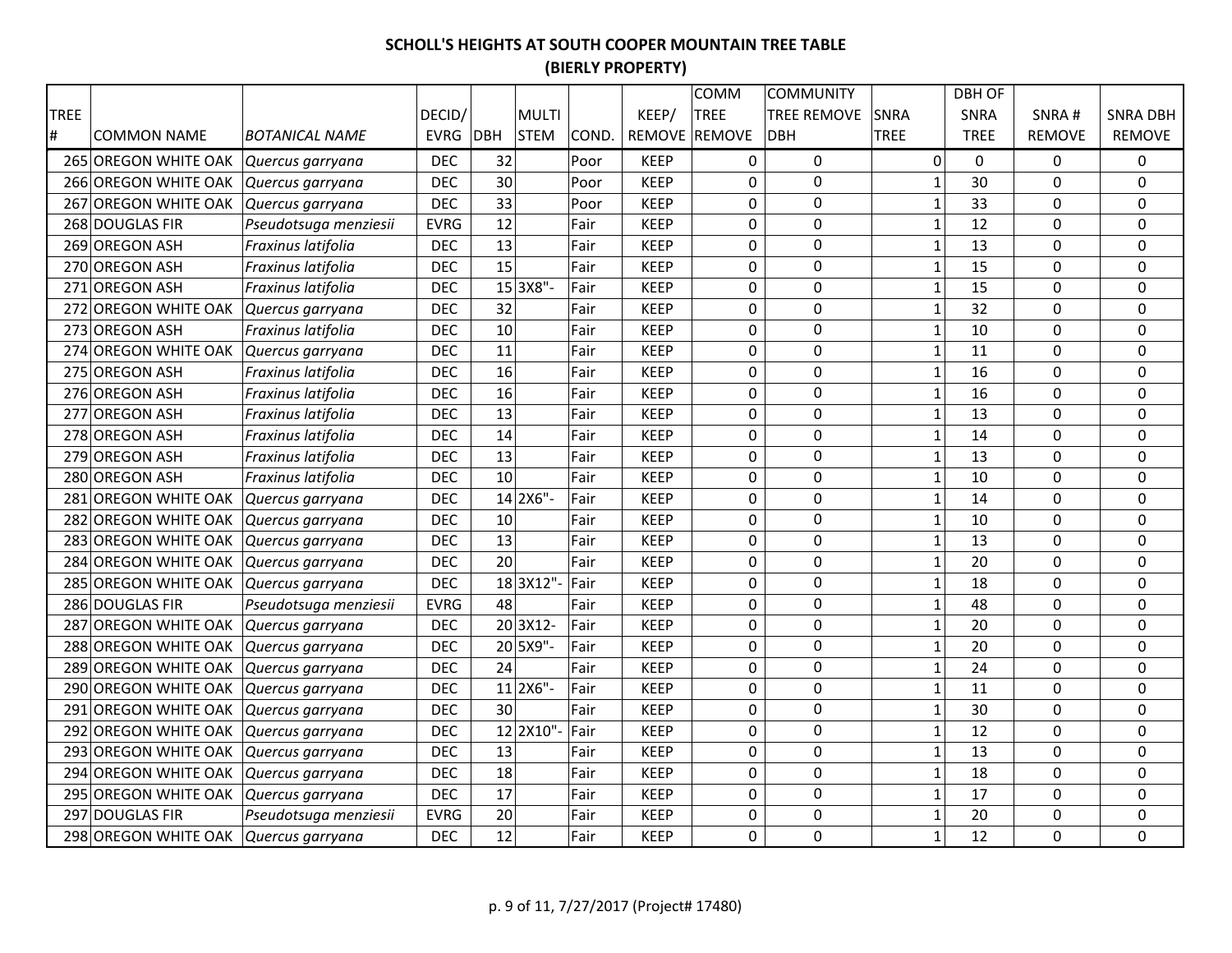|             |                                       |                       |             |     |              |       |               | COMM          | <b>COMMUNITY</b>   |                  | <b>DBH OF</b>  |               |                 |
|-------------|---------------------------------------|-----------------------|-------------|-----|--------------|-------|---------------|---------------|--------------------|------------------|----------------|---------------|-----------------|
| <b>TREE</b> |                                       |                       | DECID/      |     | <b>MULTI</b> |       | KEEP/         | <b>TREE</b>   | <b>TREE REMOVE</b> | <b>SNRA</b>      | SNRA           | SNRA#         | <b>SNRA DBH</b> |
| #           | <b>COMMON NAME</b>                    | <b>BOTANICAL NAME</b> | <b>EVRG</b> | DBH | <b>STEM</b>  | COND. |               | REMOVE REMOVE | <b>DBH</b>         | <b>TREE</b>      | <b>TREE</b>    | <b>REMOVE</b> | <b>REMOVE</b>   |
|             | 299 OREGON WHITE OAK                  | Quercus garryana      | <b>DEC</b>  |     | 15 2X13"-    | Fair  | <b>REMOVE</b> | 0             | $\pmb{0}$          | $1\,$            | 15             | $\mathbf{1}$  | 15              |
|             | 300 OREGON WHITE OAK                  | Quercus garryana      | <b>DEC</b>  | 10  |              | Fair  | <b>KEEP</b>   | 0             | $\mathbf 0$        | $1\,$            | 10             | 0             | 0               |
|             | 301 OREGON WHITE OAK                  | Quercus garryana      | <b>DEC</b>  |     | 22 3X8"-     | Fair  | <b>KEEP</b>   | 0             | 0                  | $1\,$            | 22             | 0             | $\mathbf 0$     |
|             | 302 OREGON WHITE OAK                  | Quercus garryana      | <b>DEC</b>  | 18  |              | Fair  | <b>KEEP</b>   | 0             | $\mathbf 0$        | $\mathbf{1}$     | 18             | 0             | 0               |
|             | 303 OREGON WHITE OAK                  | Quercus garryana      | <b>DEC</b>  | 18  |              | Fair  | <b>REMOVE</b> | 0             | $\mathbf 0$        | $\mathbf 1$      | 18             | $\mathbf{1}$  | 18              |
|             | 304 OREGON WHITE OAK Quercus garryana |                       | <b>DEC</b>  | 20  |              | Fair  | <b>REMOVE</b> | 0             | $\mathbf 0$        | $\mathbf 1$      | 20             | $\mathbf{1}$  | 20              |
|             | 305 DOUGLAS FIR                       | Pseudotsuga menziesii | <b>EVRG</b> | 38  |              | Fair  | <b>KEEP</b>   | 0             | $\mathbf 0$        | $\mathbf 1$      | 38             | 0             | 0               |
|             | 306 OREGON WHITE OAK                  | Quercus garryana      | <b>DEC</b>  | 12  |              | Fair  | <b>REMOVE</b> | 0             | $\mathbf 0$        | $\mathbf 1$      | 12             | $\mathbf{1}$  | 12              |
| 307         | <b>OREGON WHITE OAK</b>               | Quercus garryana      | <b>DEC</b>  | 10  |              | Fair  | <b>REMOVE</b> | 0             | $\mathbf 0$        | $\mathbf 1$      | 10             | $\mathbf{1}$  | 10              |
| 308         | <b>OREGON WHITE OAK</b>               | Quercus garryana      | <b>DEC</b>  |     | 11 2X6"-     | Fair  | <b>REMOVE</b> | 0             | $\mathbf 0$        | $\mathbf{1}$     | 11             | $\mathbf{1}$  | 11              |
| 309         | <b>OREGON WHITE OAK</b>               | Quercus garryana      | <b>DEC</b>  | 10  |              | Fair  | <b>REMOVE</b> | 0             | $\mathbf 0$        | $\mathbf 1$      | 10             | $\mathbf{1}$  | 10              |
|             | 310 OREGON WHITE OAK                  | Quercus garryana      | <b>DEC</b>  | 10  |              | Fair  | <b>REMOVE</b> | 0             | $\mathbf 0$        | $\mathbf 1$      | 10             | $1\,$         | 10              |
|             | 311 OREGON WHITE OAK                  | Quercus garryana      | <b>DEC</b>  | 10  |              | Fair  | <b>REMOVE</b> | 0             | $\mathbf 0$        | $\mathbf 1$      | 10             | $\mathbf{1}$  | 10              |
|             | 312 OREGON WHITE OAK                  | Quercus garryana      | <b>DEC</b>  | 13  |              | Fair  | <b>REMOVE</b> | 0             | $\mathbf 0$        | $\mathbf 1$      | 13             | $\mathbf{1}$  | 13              |
|             | 313 OREGON WHITE OAK                  | Quercus garryana      | <b>DEC</b>  |     | 13 2X12"-    | Fair  | <b>REMOVE</b> | 0             | $\mathbf 0$        | $\mathbf 1$      | 13             | 1,1           | 13              |
|             | 314 OREGON WHITE OAK                  | Quercus garryana      | <b>DEC</b>  |     | 24 2X22"-    | Good  | <b>REMOVE</b> | 0             | 0                  | $\mathbf 1$      | 24             | $\mathbf{1}$  | 24              |
|             | 315 OREGON WHITE OAK                  | Quercus garryana      | <b>DEC</b>  | 38  |              | Good  | <b>REMOVE</b> | 0             | 0                  | $\mathbf 1$      | 38             | 1             | 38              |
|             | 316 OREGON WHITE OAK                  | Quercus garryana      | <b>DEC</b>  | 24  |              | Good  | <b>REMOVE</b> | 0             | $\mathbf 0$        | $\mathbf 1$      | 24             | $\mathbf{1}$  | 24              |
|             | 317 OREGON WHITE OAK                  | Quercus garryana      | <b>DEC</b>  | 24  |              | Good  | <b>REMOVE</b> | $\mathbf{1}$  | 24                 | $\boldsymbol{0}$ | 0              | $\mathbf 0$   | $\mathbf 0$     |
|             | 318 DOUGLAS FIR                       | Pseudotsuga menziesii | <b>EVRG</b> | 32  |              | Good  | <b>REMOVE</b> | $\mathbf{1}$  | 32                 | $\pmb{0}$        | $\mathbf 0$    | $\Omega$      | 0               |
|             | 319 DOUGLAS FIR                       | Pseudotsuga menziesii | <b>EVRG</b> | 46  |              | Good  | <b>REMOVE</b> | $\mathbf{1}$  | 46                 | $\boldsymbol{0}$ | 0              | $\pmb{0}$     | 0               |
|             | 320 DOUGLAS FIR                       | Pseudotsuga menziesii | <b>EVRG</b> | 26  |              | Good  | <b>REMOVE</b> | $\mathbf{1}$  | 26                 | $\boldsymbol{0}$ | $\overline{0}$ | $\mathbf 0$   | 0               |
|             | 321 DOUGLAS FIR                       | Pseudotsuga menziesii | <b>EVRG</b> | 50  |              | Good  | <b>REMOVE</b> | $\mathbf{1}$  | 50                 | $\mathbf 0$      | $\overline{0}$ | 0             | $\mathbf 0$     |
|             | 322 DOUGLAS FIR                       | Pseudotsuga menziesii | <b>EVRG</b> | 30  |              | Good  | <b>REMOVE</b> | $\mathbf{1}$  | 30                 | 0                | $\Omega$       | 0             | 0               |
|             | 323 DOUGLAS FIR                       | Pseudotsuga menziesii | <b>EVRG</b> | 44  |              | Good  | <b>REMOVE</b> | $\mathbf{1}$  | 44                 | 0                | 0              | 0             | 0               |
|             | 324 DOUGLAS FIR                       | Pseudotsuga menziesii | <b>EVRG</b> | 40  |              | Good  | <b>REMOVE</b> | $\mathbf{1}$  | 40                 | $\mathbf 0$      | $\overline{0}$ | $\mathbf 0$   | $\mathbf 0$     |
|             | 325 DOUGLAS FIR                       | Pseudotsuga menziesii | <b>EVRG</b> | 46  |              | Good  | <b>REMOVE</b> | $\mathbf{1}$  | 46                 | 0                | $\overline{0}$ | 0             | 0               |
|             | 326 OREGON WHITE OAK                  | Quercus garryana      | <b>DEC</b>  | 16  |              | Fair  | <b>KEEP</b>   | 0             | $\boldsymbol{0}$   | $\pmb{0}$        | $\mathbf 0$    | 0             | 0               |
|             | 327 OREGON WHITE OAK                  | Quercus garryana      | <b>DEC</b>  | 16  |              | Fair  | <b>KEEP</b>   | 0             | $\boldsymbol{0}$   | $\pmb{0}$        | $\mathbf 0$    | 0             | 0               |
|             | 328 OREGON WHITE OAK                  | Quercus garryana      | <b>DEC</b>  | 30  |              | Fair  | <b>KEEP</b>   | 0             | $\mathbf 0$        | $\mathbf 0$      | $\overline{0}$ | 0             | $\mathbf 0$     |
|             | 329 OREGON WHITE OAK                  | Quercus garryana      | <b>DEC</b>  | 22  |              | Fair  | <b>KEEP</b>   | 0             | $\mathbf 0$        | $\mathbf 0$      | $\mathbf 0$    | 0             | 0               |
|             | 330 BIG LEAF MAPLE                    | Acer macrophyllum     | <b>DEC</b>  | 18  |              | Good  | <b>KEEP</b>   | 0             | $\mathbf 0$        | $\boldsymbol{0}$ | 0              | 0             | 0               |
|             | 331 DOUGLAS FIR                       | Pseudotsuga menziesii | <b>EVRG</b> | 36  |              | Fair  | <b>KEEP</b>   | 0             | $\mathbf 0$        | 0                | 0              | 0             | $\mathbf 0$     |